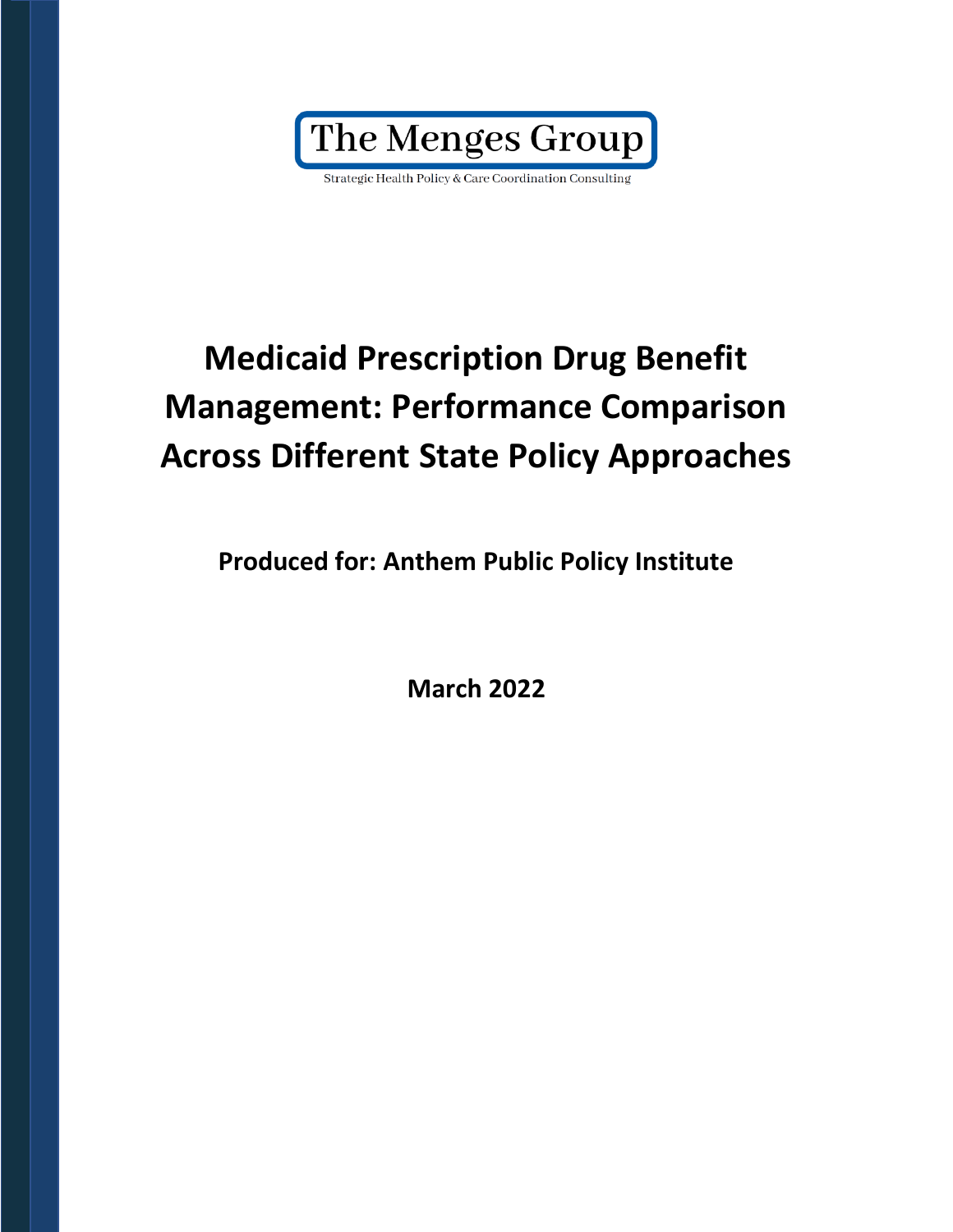<span id="page-1-0"></span>Strategic Health Policy & Care Coordination Consulting

## Table of Contents

| Ι.  |                                                                                                    |  |
|-----|----------------------------------------------------------------------------------------------------|--|
| Н.  |                                                                                                    |  |
| Ш.  |                                                                                                    |  |
| А.  |                                                                                                    |  |
| В.  |                                                                                                    |  |
|     |                                                                                                    |  |
|     |                                                                                                    |  |
|     | Exhibit C. Share of Medicaid Prescriptions Paid by MCOs in Each State Group  6                     |  |
| IV. |                                                                                                    |  |
| А.  |                                                                                                    |  |
|     | Exhibit D. Medicaid Prescription Drug Costs: Initial Payments and Rebate Levels7                   |  |
|     |                                                                                                    |  |
|     | Exhibit F. Initial (Pre-Rebate) Medicaid Costs Per Prescription by Year and State Group  8         |  |
|     |                                                                                                    |  |
|     | Exhibit H. Net (Post-Rebate) Medicaid Costs Per Prescription by Year and State Group  10           |  |
|     | Exhibit I. Net Medicaid Costs Per Prescription, Normalized for Medicaid Expansion Impacts  10      |  |
| В.  |                                                                                                    |  |
|     |                                                                                                    |  |
| C.  |                                                                                                    |  |
| v.  |                                                                                                    |  |
|     | Exhibit K. Medicaid Pharmacy Benefits Management Outcomes Across FFY2018 - FFY2020  13             |  |
|     |                                                                                                    |  |
|     | APPENDIX A: State Medicaid Pharmacy Policy, Prescription Volume, MCO Share of Prescriptions, and   |  |
|     | APPENDIX B: FFY2020 Medicaid Per Prescription Costs by State - Pre-Rebate, Rebates, and Net (Post- |  |
|     | APPENDIX C: States Extensively Using Multiple Models of Pharmacy Benefits Management16             |  |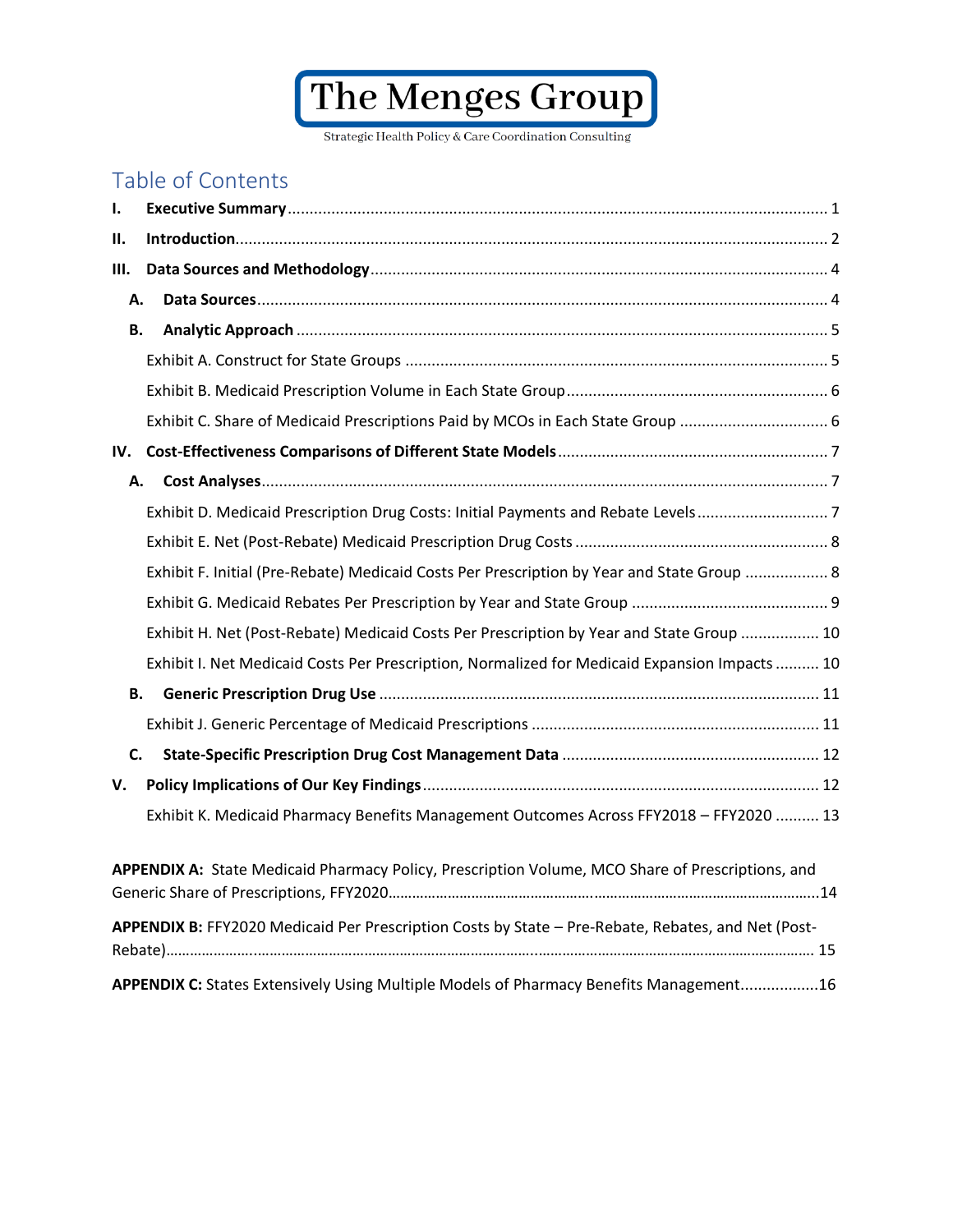Strategic Health Policy & Care Coordination Consulting

### I. Executive Summary

This report quantifies the cost-effectiveness of alternative approaches to managing Medicaid's prescription drug benefit. Tabulations were made taking into account all Medicaid prescriptions and Medicaid rebates across the three-year timeframe FFY2018 – FFY2020 in each state. The states were rolled up into five groups based on the degree to which Medicaid managed care organizations (MCOs) were responsible for the pharmacy benefit and the degree to which the MCOs are given latitude to manage the pharmacy benefit.

Note that while this report focuses on cost-effectiveness, it is but one factor that states may consider when deciding how to manage the Medicaid prescription drug benefit. Clinical outcomes, quality, and provider and beneficiary experience are also important considerations, but they are outside of the scope of this study.

### **One key finding is that utilizing the MCOs to pay for prescription drugs is far more cost-effective than relying on the fee-for-service (FFS) setting.**

- Net Medicaid costs per prescription across states that utilized MCOs extensively and allowed the MCOs to manage the benefit in their own preferred manner (within the boundaries of general regulatory oversight) were \$37.87 across the three-year timeframe assessed.
- Corresponding costs across states using the FFS setting to pay for Medicaid prescriptions were \$45.40 – 19.9% higher. States using the FFS setting may manage the benefit themselves or contract with a pharmacy benefit manager (PBM) to manage the benefit on behalf of the state.
- When we controlled for the fact that some states have not yet adopted Medicaid expansion, the FFS setting's costs per prescription were 22.8% above those in the states using MCOs and drawing on these health plans' full set of benefits management tools.

### **Another key finding is that allowing MCOs to manage the benefit in their preferred manner is more cost-effective than requiring that they use a uniform preferred drug list (PDL).**

• We find that the MCO latitude policy approach has yielded net costs per prescription approximately 4.5% below the uniform PDL approach.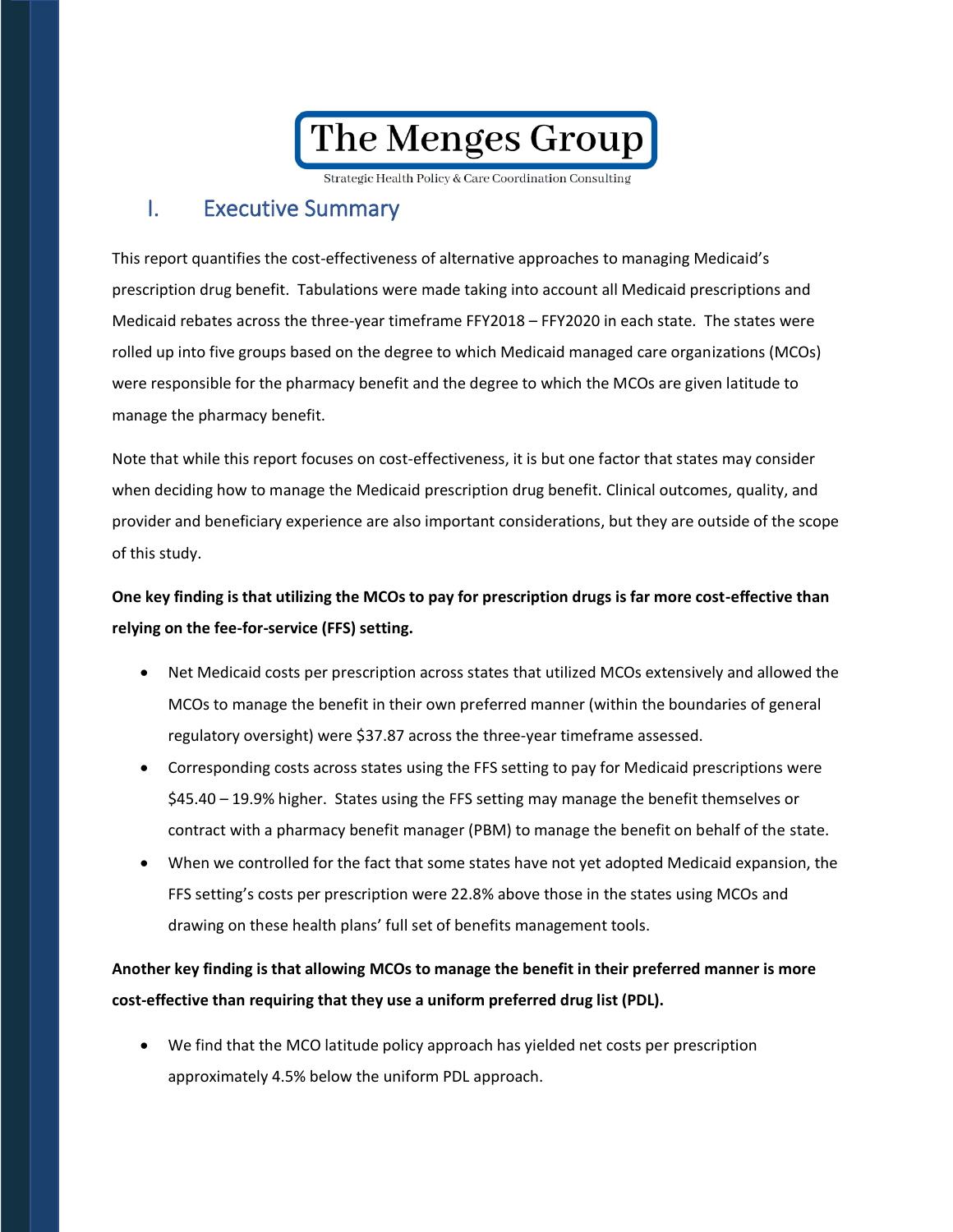The Menges Group

• This finding also shows that the uniform PDL approach (where MCOs are serving as the payer) is far outperforming the model of relying entirely on the FFS setting for Medicaid pharmacy benefits management.

**Finally, an interesting dynamic shown in our tabulations is that the FFS setting is capturing much larger rebates than are occurring in the MCO setting, but the MCO setting is still achieving considerable net savings relative to FFS.** 

- MCOs are achieving much more favorable initial (pre rebate) costs per prescription due to their management of the mix of drugs – particularly a much higher reliance on use of generic medications.
- The larger rebates in the FFS setting close much of this initial gap, but considerable net MCO savings have still occurred.

**The over-arching policy finding of this report is that it behooves states to take advantage of Medicaid MCOs' prescription drug cost management acumen, rather than utilize the FFS setting or implement uniform PDL requirements.** 

## <span id="page-3-0"></span>II. Introduction

Capitation contracting with Medicaid managed care organizations (MCOs) has become the nation's primary approach to organizing and delivering Medicaid coverage. During Federal Fiscal Year (FFY) 2020, 53% of nationwide Medicaid expenditures occurred via capitation payments, with fee-for-service (FFS) payments to providers representing 43% of expenditures and the remaining 7% comprised of special financing arrangements (e.g., disproportionate share and other supplemental payments to hospitals). Within the pharmacy benefit, more than 70% of nationwide Medicaid prescriptions have been paid by MCOs during the past several years. Note that while this report focuses on costeffectiveness, it is but one factor that states may consider when deciding how to manage the Medicaid prescription drug benefit. Clinical outcomes, quality, and provider and beneficiary experience are also important considerations, but they are outside of the scope of this study.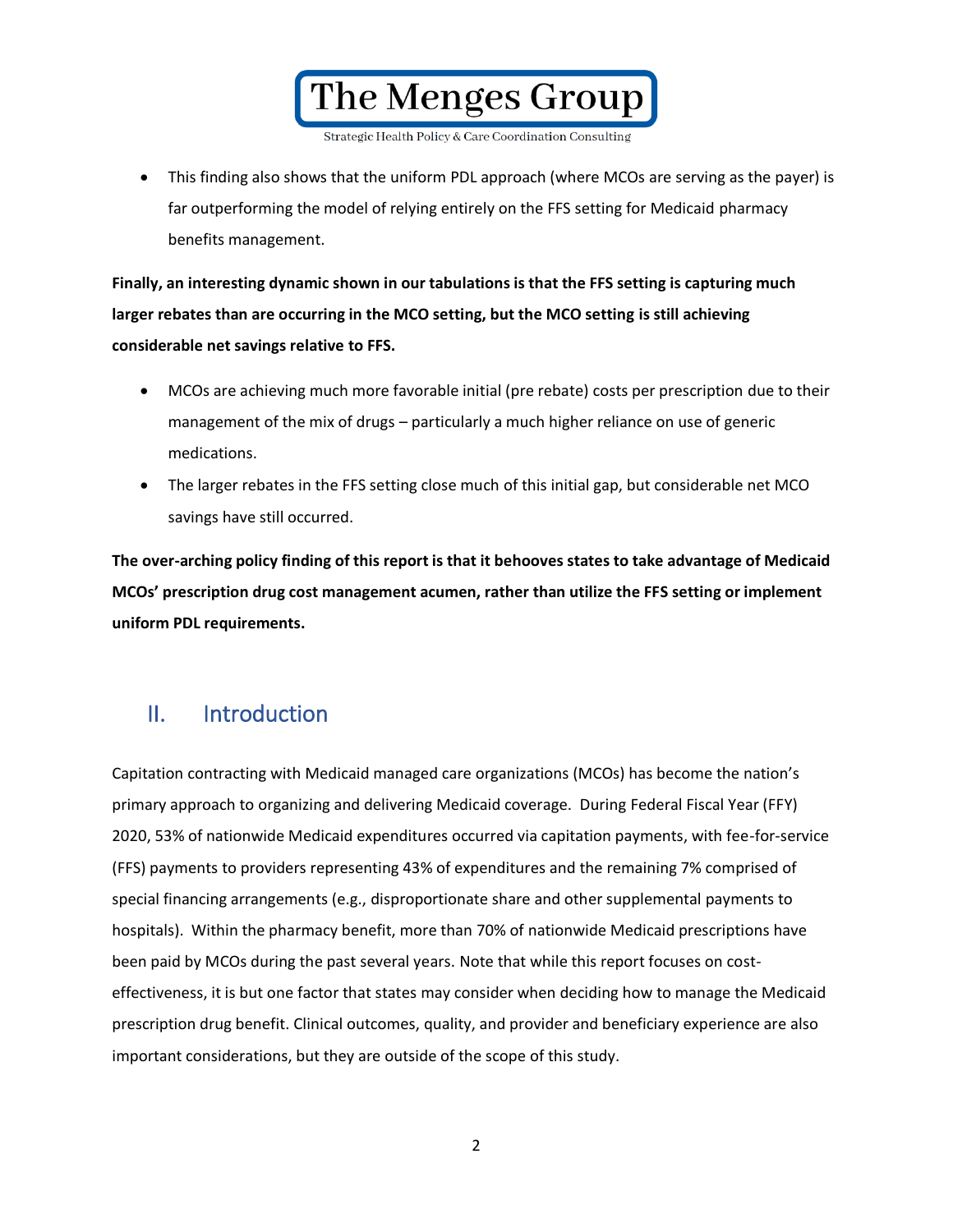

The purpose of this report is to assess the cost-effectiveness of different state policy approaches to managing their Medicaid prescription drug benefit across several key cost metrics.

Currently, 12 states enlist MCOs to manage the drug benefit in the manner they view to be most appropriate/effective, monitoring the health plans' practices through their regulatory oversight process. 14 states have taken the policy approach of keeping MCOs at risk for the drug benefit, but with the states determining the contents of the preferred drug list (PDL) and requiring all MCOs to use this uniform PDL. Six of these 14 states employ a uniform PDL across all therapeutic class and some of these states implement a uniform PDL across selected therapeutic classes. Approximately 17 states pay for all (or nearly all) of Medicaid prescriptions through the fee-for-service setting, either due to not using the MCO capitation contracting model or "carving out" the drug benefit from the MCOs' responsibility, pay for all Medicaid prescriptions through the FFS setting. States using the FFS setting may manage the benefit themselves or contract with a pharmacy benefits management (PBM) entity to manage the benefit on behalf of the state. In addition, seven states (plus the District of Columbia) have between 25% and 75% of their Medicaid prescriptions paid in both the FFS and MCO settings.

The Anthem Public Policy Institute enlisted The Menges Group to compare the cost-effectiveness of these different approaches. The remaining sections of this report convey the data sources and methodology used to conduct these comparisons, present our analytical findings, and summarize what we view to be the key policy implications of these analyses and findings.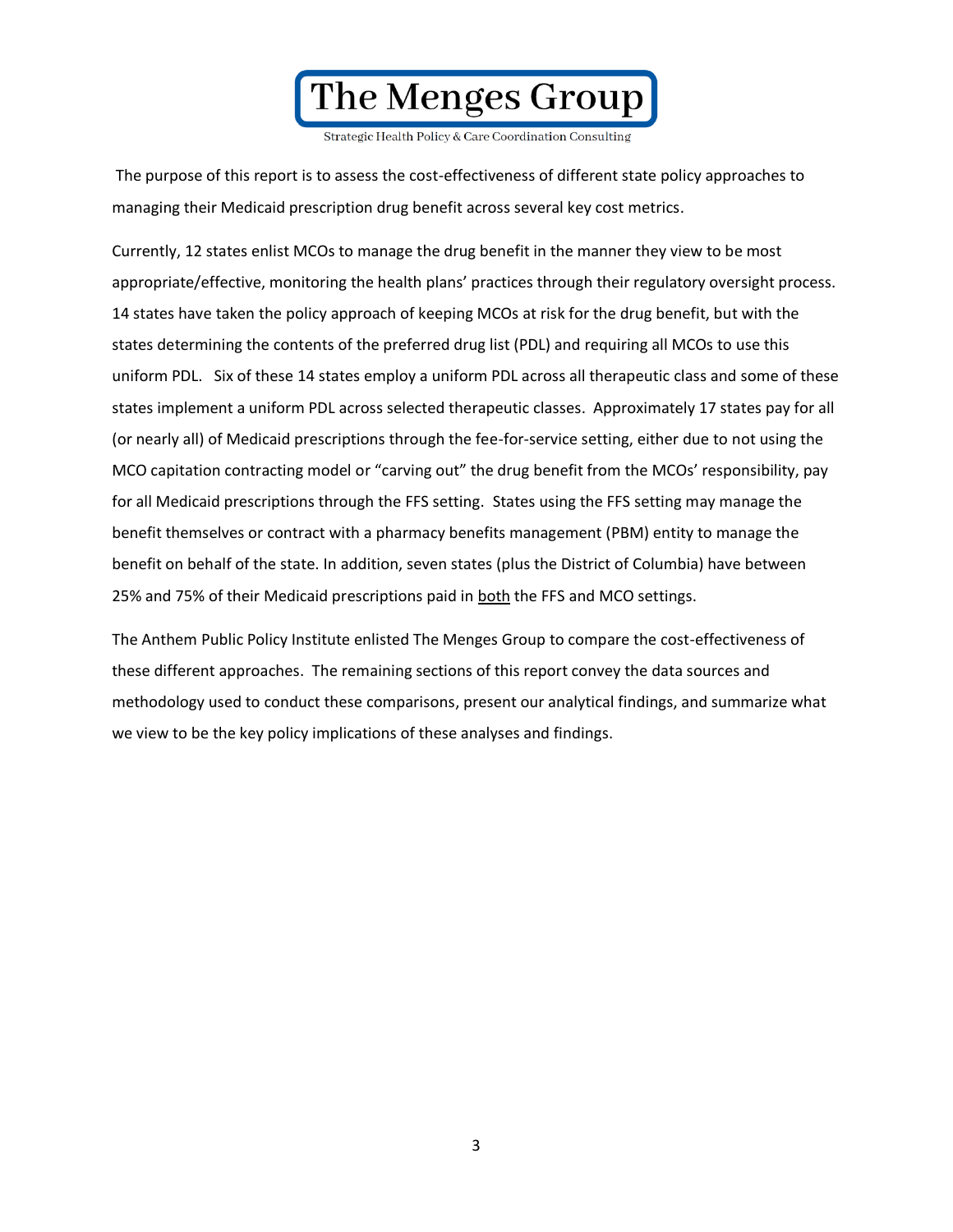Strategic Health Policy & Care Coordination Consulting

## <span id="page-5-0"></span>III. Data Sources and Methodology

### A. Data Sources

<span id="page-5-1"></span>Our organization works extensively with a 100% sample of Medicaid's pharmacy data. The Centers for Medicare and Medicaid Services (CMS) makes National Drug Code (NDC) level data available for each state and calendar quarter, showing prescription volume and amounts paid to pharmacies.<sup>1</sup> The amounts paid in this data set, while comprehensive, are pre-rebate, and large rebates (averaging approximately 50% of pre-rebate payments) occur in the Medicaid arena. These aggregate rebates are available on a statewide level in a separate CMS data file, the Financial Management Reports (FMRs).<sup>2</sup> Working with these two data sets, we are able to derive net Medicaid pharmacy costs in each state and fiscal year as well as the percentage of prescriptions paid by Medicaid managed care organizations (MCOs). A state's net costs per prescription are an important indicator as to how effectively the Medicaid prescription drug benefit is being managed.

We have also created a crosswalk that designates each NDC as a brand or generic drug, with a very small share (less than 1%) of medications currently uncategorized and included in this analysis as brands. With this information, we can assess the percentage mix of prescriptions and costs between brand and generic drugs. Generic prescriptions require a 13% rebate per the provisions of the Affordable Care Act (ACA). Applying the 13% rebate to the pre-rebate amounts paid for generic drugs, we can derive the average rebates paid in each state for brand drugs.

Using a variety of additional data sources, including data published on state Medicaid websites, information published on the Kaiser Family Foundation's website, and our direct knowledge of Medicaid managed care programs through our consulting work, we have categorized each state's policy approach regarding how the prescription drug benefit is managed. While all states have at least some Medicaid prescriptions paid in the fee-for-service (FFS) setting, most Medicaid prescriptions nationwide – 72.6% in FFY2020 – are paid by MCOs. States vary in the degree to which MCOs are permitted to use their own pharmacy benefit tools, versus adhere to state-mandated uniform approaches.

<sup>&</sup>lt;sup>1</sup> This data source is the State Drug Utilization Files, available at: https://www.medicaid.gov/medicaid/prescriptiondrugs/state-drug-utilization-data/index.html

<sup>&</sup>lt;sup>2</sup> The FMR data are available at: https://www.medicaid.gov/medicaid/financial-management/state-expenditurereporting-for-medicaid-chip/expenditure-reports-mbescbes/index.html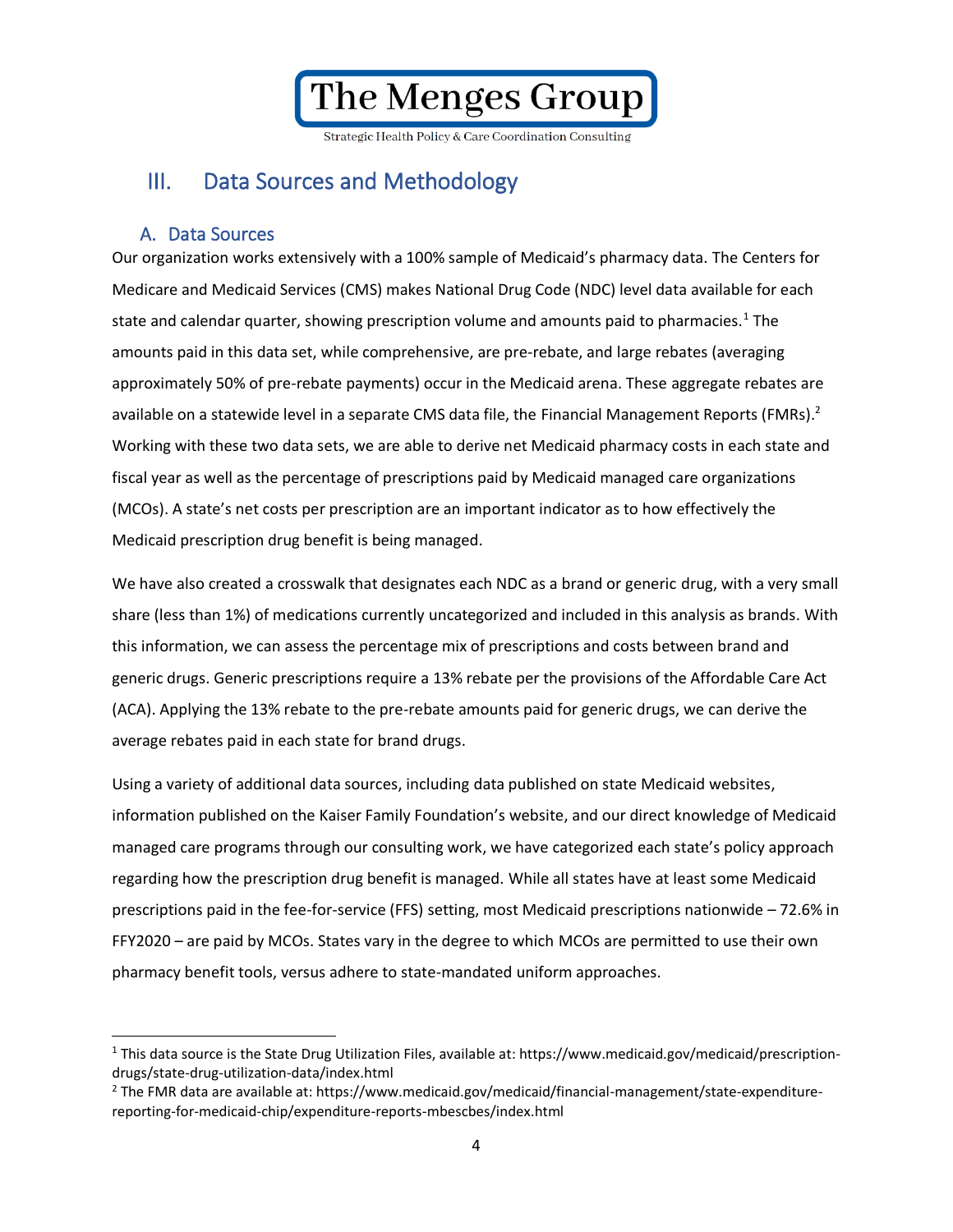Strategic Health Policy & Care Coordination Consulting

### B. Analytic Approach

<span id="page-6-0"></span>As shown in *Exhibit A*, we have divided all 50 states (and the District of Columbia) into five groups based on the degree to which the MCOs pay for Medicaid prescriptions and the states' policies regarding the MCO-permitted benefits management approaches.

| <b>State Group Name</b>                                                                   | <b>Medicaid Pharmacy Benefits Characteristics</b><br>of This Group                                                                                                                                                                                                   | <b>States in This Group</b>                                                                                                                                                                            |
|-------------------------------------------------------------------------------------------|----------------------------------------------------------------------------------------------------------------------------------------------------------------------------------------------------------------------------------------------------------------------|--------------------------------------------------------------------------------------------------------------------------------------------------------------------------------------------------------|
| Group A,<br><b>MCO Latitude</b><br>$(12 \text{ states})$                                  | MCOs have wide latitude to manage the<br>pharmacy benefit.                                                                                                                                                                                                           | Hawaii, Illinois, Indiana,<br>Kentucky, New Hampshire, New<br>Jersey, New Mexico, New York,<br>Ohio, Oregon, Pennsylvania,<br>Rhode Island                                                             |
| Group B<br>Uniform PDL<br>(8 states)                                                      | Medicaid MCOs must all use the same<br>preferred drug list (PDL) as established by<br>the State Medicaid agency.                                                                                                                                                     | Arkansas, Delaware, Iowa,<br>Kansas, Louisiana, Minnesota,<br>Mississippi, Texas                                                                                                                       |
| Group C<br>Uniform PDL,<br>Some Classes<br>(6 states)                                     | These states are like those in Group B,<br>except that the Uniform PDL approach is<br>required only for a few selected drug classes.                                                                                                                                 | Arizona, Florida, Nebraska,<br>South Carolina, Virginia,<br>Washington                                                                                                                                 |
| Group D<br>All (or most)<br><b>Prescriptions Paid</b><br>via FFS<br>$(17 \text{ states})$ | Medicaid prescriptions are paid entirely (or<br>overwhelmingly) in the FFS setting due to<br>absence of an MCO contracting program, or<br>due to the prescription drug benefit being<br>largely or entirely "carved out" of the MCOs'<br>capitated benefits package. | Alabama, Alaska, Colorado,<br>Connecticut, Idaho, Maine,<br>Missouri, Montana, North<br>Carolina, North Dakota,<br>Oklahoma, South Dakota,<br>Tennessee, Vermont, West<br>Virginia, Wisconsin, Wyoming |
| Group E<br><b>Blended Model</b><br>$(7 \text{ states} + DC)$                              | A blend of the above approaches is used,<br>such that the state does not fit neatly into<br>any one of the above categories. Appendix C<br>describes the dynamics of each state in this<br>category.                                                                 | California, District of Columbia,<br>Georgia, Maryland,<br>Massachusetts, Michigan,<br>Nevada, Utah                                                                                                    |

### <span id="page-6-1"></span>Exhibit A. Construct for State Groups

These state groups all have sizable Medicaid prescription volume to support a valid comparison. The number of prescriptions, along with each group's share of nationwide Medicaid prescriptions, is shown in *Exhibit B*. The *smallest* state group, Group C, paid over 80 million Medicaid prescriptions each year from FFY2018 through FFY2020.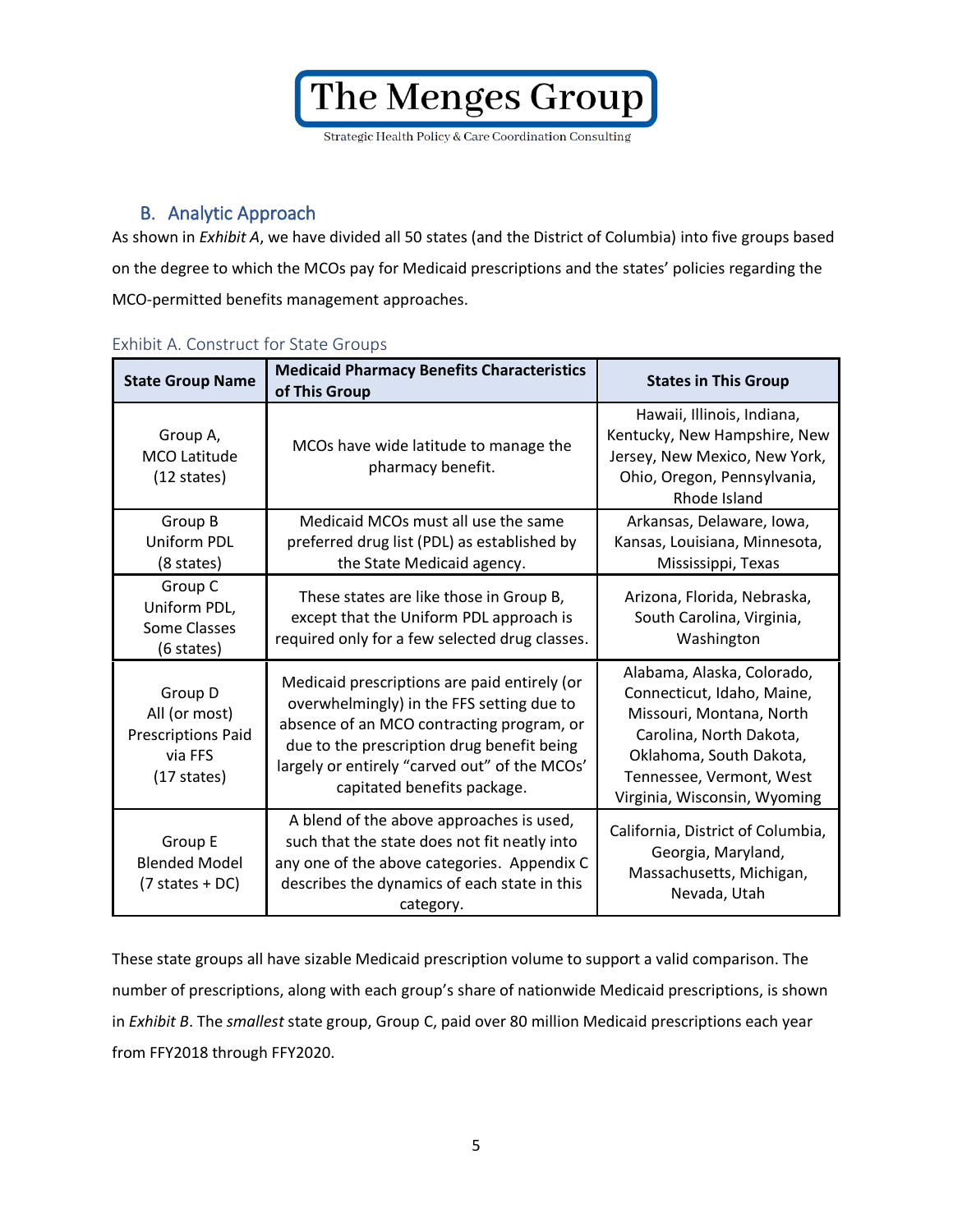Strategic Health Policy & Care Coordination Consulting

|                                                   | <b>Total Medicaid Prescriptions</b> |                |                |                      | <b>Share of Nationwide Medicaid Prescriptions</b> |                |        |                      |
|---------------------------------------------------|-------------------------------------|----------------|----------------|----------------------|---------------------------------------------------|----------------|--------|----------------------|
| <b>State Group</b>                                | <b>FFY2018</b>                      | <b>FFY2019</b> | <b>FFY2020</b> | <b>3 Year Totall</b> | <b>FFY2018</b>                                    | <b>FFY2019</b> |        | FFY2020 3 Year Total |
| <b>Group A: MCO Latitude</b>                      | 268.827.348                         | 264.999.738    | 255.808.512    | 789,635,598          | 36.0%                                             | 36.4%          | 35.8%  | 36.1%                |
| <b>Group B: Uniform PDL</b>                       | 92.536.284                          | 89.795.087     | 84.993.866     | 267,325,236          | 12.4%                                             | 12.3%          | 11.9%  | 12.2%                |
| <b>Group C: Uniform PDL Some Classes</b>          | 83.349.980                          | 82,043,682     | 88,322,495     | 253,716,157          | 11.2%                                             | 11.3%          | 12.4%  | 11.6%                |
| Group D: All (or Most) Prescriptions Paid via FFS | 107.795.051                         | 106.024.489    | 104.595.642    | 318.415.182          | 14.4%                                             | 14.6%          | 14.6%  | 14.5%                |
| <b>Group E: Blended Model</b>                     | 194.453.976                         | 185.699.845    | 180.699.951    | 560.853.772          | 26.0%                                             | 25.5%          | 25.3%  | 25.6%                |
| <b>Total</b>                                      | 746.962.639                         | 728.562.840    | 714.420.467    | 2.189.945.946        | 100.0%                                            | 100.0%         | 100.0% | 100.0%               |

#### <span id="page-7-0"></span>Exhibit B. Medicaid Prescription Volume in Each State Group

The data allow us to differentiate MCO-paid prescriptions and FFS-paid prescriptions in each state (and thus in each state grouping). Such analyses consistently demonstrate significantly lower costs per prescription among MCO-paid prescriptions. However, we view it to be appropriate, if not essential, to focus on statewide Medicaid pharmacy costs in our tabulations. This approach controls for the fact that states include different Medicaid subgroups in their capitation programs and often leave higher-cost subgroups in the FFS coverage environment.

Aside from Group D, which includes the 17 states where Medicaid prescriptions are paid entirely (or overwhelmingly) in the FFS setting, MCOs are paying for a considerable majority of all Medicaid prescriptions in each of the other groups. In *Exhibit C*, we convey the share of Medicaid prescriptions paid by MCOs in each state group. Across Groups A, B, C, and E, MCOs paid for 84% of Medicaid prescriptions during the three-year period from FFY2018 to FFY2020.

|                                                   | <b>MCO % of Prescriptions</b> |                |                |                       |  |
|---------------------------------------------------|-------------------------------|----------------|----------------|-----------------------|--|
| <b>State Group</b>                                | <b>FFY2018</b>                | <b>FFY2019</b> | <b>FFY2020</b> | <b>3 Year Average</b> |  |
| Group A: MCO Latitude                             | 89.7%                         | 89.8%          | 90.8%          | 90.1%                 |  |
| Group B: Uniform PDL                              | 88.4%                         | 89.0%          | 89.5%          | 88.9%                 |  |
| Group C: Uniform PDL Some Classes                 | 92.7%                         | 94.0%          | 95.6%          | 94.1%                 |  |
| Group D: All (or Most) Prescriptions Paid via FFS | 1.6%                          | 1.4%           | 2.2%           | 1.7%                  |  |
| Group E: Blended Model                            | 68.7%                         | 68.1%          | 68.4%          | 68.4%                 |  |
| Total                                             | 71.7%                         | 71.8%          | 72.6%          | 72.0%                 |  |

<span id="page-7-1"></span>

| Exhibit C. Share of Medicaid Prescriptions Paid by MCOs in Each State Group |  |
|-----------------------------------------------------------------------------|--|
|-----------------------------------------------------------------------------|--|

Based on our previous findings that adopting Medicaid expansion has, on average, led to an approximate 5% increase in statewide Medicaid costs per prescription, we adjusted each Medicaid expansion state's pharmacy costs downward by 5.0%. This adjustment further equalizes the Medicaid populations in each state and state grouping. The adult population accessing Medicaid coverage via the expansion program have relatively higher use of many high-cost drugs (e.g., HIV medications, curative Hepatitis C drugs, etc.).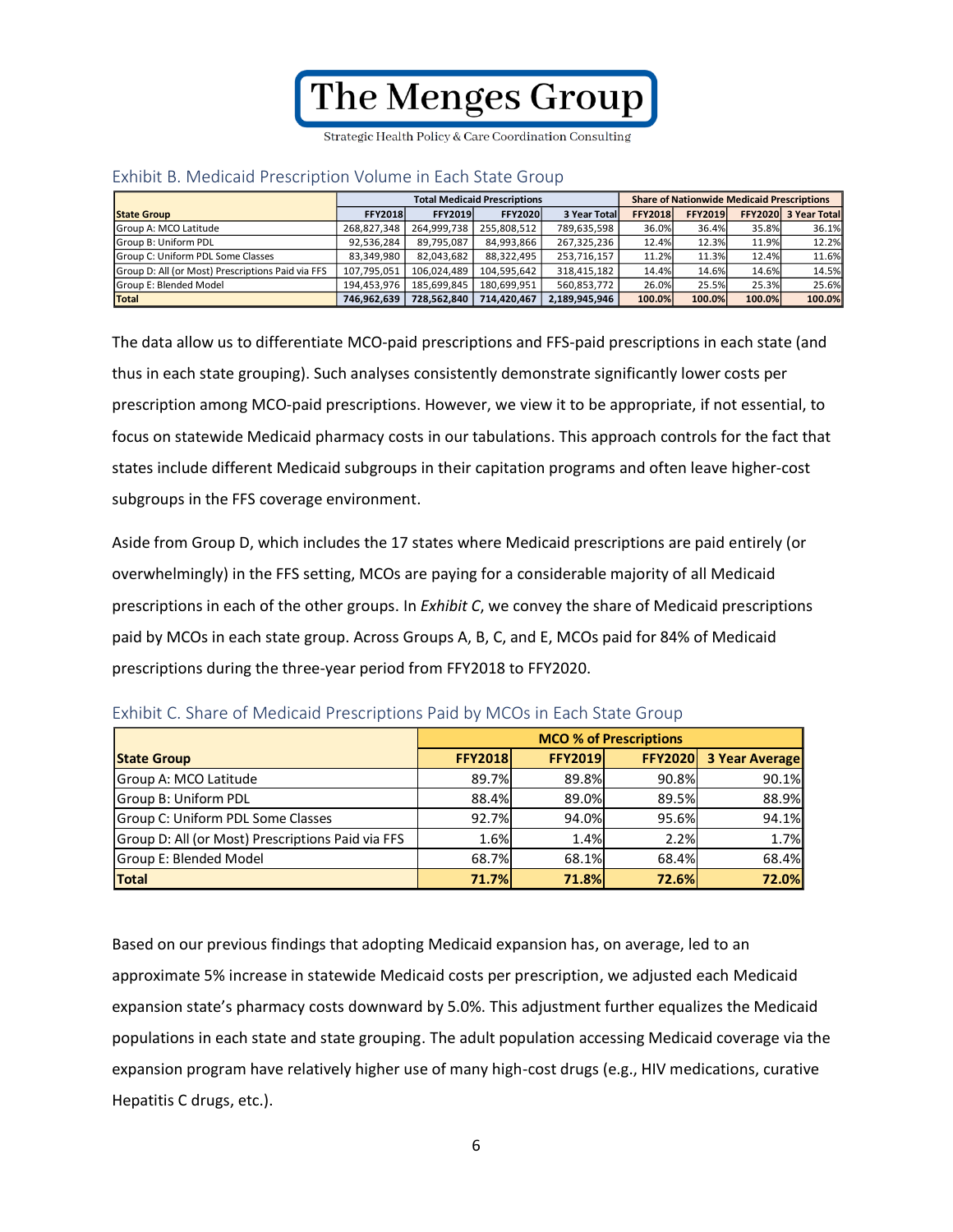Strategic Health Policy & Care Coordination Consulting

## <span id="page-8-0"></span>IV. Cost-Effectiveness Comparisons of Different State Models

### <span id="page-8-1"></span>A. Cost Analyses

The focal point of our tabulations is to derive the net cost per Medicaid prescription in each state group for FFY2018, FFY2019, and FFY2020. *Exhibit D* conveys our tabulations of total pre-rebate costs in each state group and fiscal year, along with the total rebates manufacturers paid back to states, MCOs, and their pharmacy benefits management (PBM) contractors. The rebate figures are primarily comprised of statutory rebates – the amounts manufacturers pay to states based on the provisions of the Affordable Care Act (ACA). These rebates also include supplemental rebates – the additional amounts that states, MCOs, and PBMs negotiated with manufacturers for brand drugs.

|                                                   |                                                    | <b>Total Paid Amount (pre-rebate)</b> |                                                                                           | <b>Total Rebates</b> |                  |                  |  |
|---------------------------------------------------|----------------------------------------------------|---------------------------------------|-------------------------------------------------------------------------------------------|----------------------|------------------|------------------|--|
| <b>State Group</b>                                | <b>FFY2018</b>                                     | <b>FFY2019</b>                        | <b>FFY2020</b>                                                                            | <b>FFY2018</b>       | <b>FFY2019</b>   | <b>FFY2020</b>   |  |
| Group A: MCO Latitude                             |                                                    |                                       | $$21,342,450,629$ $$21,473,204,102$ $$22,321,216,608$ $$11,523,412,680$ $$11,693,018,138$ |                      |                  | \$12,020,205,894 |  |
| Group B: Uniform PDL                              | \$7,881,116,079                                    | \$8,021,430,756                       | \$8,297,046,979                                                                           | \$4,541,887,112      | \$4,576,165,262  | \$4,747,069,647  |  |
| Group C: Uniform PDL Some Classes                 |                                                    | \$7,164,164,349 \$7,676,478,781       | \$8,868,316,450                                                                           | \$4,123,621,169      | \$4,474,900,982  | \$5,313,521,043  |  |
| Group D: All (or Most) Prescriptions Paid via FFS | \$11,366,881,967 \$11,800,649,426 \$12,515,270,883 |                                       |                                                                                           | \$6,485,028,698      | \$6,855,227,248  | \$7,887,503,677  |  |
| Group E: Blended Model                            |                                                    |                                       |                                                                                           | \$8,595,661,005      | \$8,530,732,618  | \$9,035,198,500  |  |
| Total                                             |                                                    |                                       | \$63,866,422,262 \$64,869,718,929 \$68,219,042,970                                        | \$35,269,610,665     | \$36,130,044,247 | \$39,003,498,762 |  |

#### <span id="page-8-2"></span>Exhibit D. Medicaid Prescription Drug Costs: Initial Payments and Rebate Levels

Medicaid pre-rebate pharmacy expenditures totaled \$68.2 billion nationwide during FFY2020, with the rebates totaling \$39.0 billion. As such, 57.2% of initial Medicaid pharmacy costs were eliminated by manufacturer rebates. This percentage has been increasing each year – prescription drug rebates accounted for 55.2% of initial pharmacy expenditures in FFY2018 and 55.7% in FFY2019.

*Exhibit E* presents net Medicaid pharmacy costs in two ways. The first set of figures shows the actual net costs that subtract the rebate amounts from the pre-rebate costs in Exhibit D. The figures in the righthand columns show the net costs after we reduced each Medicaid expansion state's costs by 5.0% to equalize the Medicaid population differences that could distort comparisons of the cost-effectiveness of Medicaid pharmacy benefits management across state groups. Each of the five state groups contain at least one Medicaid expansion state. Thus, this adjustment affected all the net cost figures shown in Exhibit E.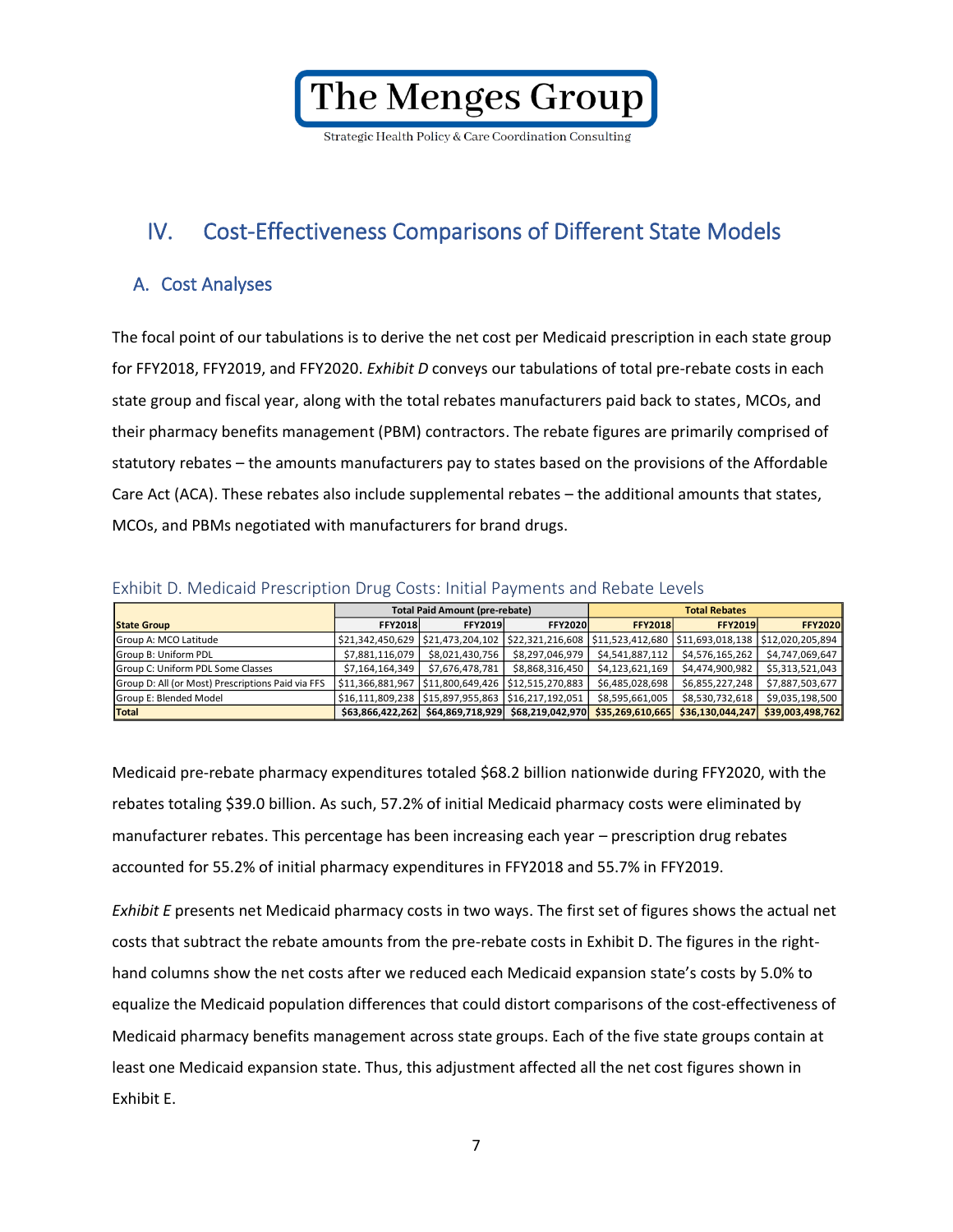Strategic Health Policy & Care Coordination Consulting

|                                                   |                  | <b>Net Cost</b>  |                                  | <b>Net Cost, Adjusted for Medicaid Expansion</b> |                  |                  |  |
|---------------------------------------------------|------------------|------------------|----------------------------------|--------------------------------------------------|------------------|------------------|--|
| <b>State Group</b>                                | <b>FFY2018</b>   | <b>FFY2019</b>   | <b>FFY2020</b>                   | <b>FFY2018</b>                                   | <b>FFY2019</b>   | <b>FFY2020</b>   |  |
| Group A: MCO Latitude                             | \$9,819,037,949  |                  | \$9,780,185,964 \$10,301,010,713 | \$9,328,086,052                                  | \$9,291,176,666  | \$9,785,960,178  |  |
| <b>Group B: Uniform PDL</b>                       | \$3,339,228,966  | \$3,445,265,494  | \$3,549,977,332                  | \$3,260,748,078                                  | \$3,360,982,559  | \$3,454,704,659  |  |
| Group C: Uniform PDL Some Classes                 | \$3,040,543,180  | \$3,201,577,799  | \$3,554,795,406                  | \$2,960,861,876                                  | \$3,109,811,750  | \$3,446,200,251  |  |
| Group D: All (or Most) Prescriptions Paid via FFS | \$4,881,853,268  | \$4,945,422,179  | \$4,627,767,206                  | \$4,749,636,389                                  | \$4,813,605,640  | \$4,504,598,125  |  |
| <b>Group E: Blended Model</b>                     | \$7,516,148,233  | \$7,367,223,245  | \$7,181,993,551                  | \$7,174,675,019                                  | \$7,033,524,815  | \$6,852,655,833  |  |
| Total                                             | \$28,596,811,597 | \$28,739,674,681 | \$29,215,544,209                 | \$27,474,007,415                                 | \$27,609,101,431 | \$28,044,119,046 |  |

#### <span id="page-9-0"></span>Exhibit E. Net (Post-Rebate) Medicaid Prescription Drug Costs

Exhibits F through I translate the above information into costs per prescription. *Exhibit F* conveys prerebate costs per prescription for each state group and year. These figures begin to convey the stark differences between some of the approaches to Medicaid pharmacy benefits management. The average pre-rebate cost per prescription in Group A – the set of states providing MCOs with wide latitude to use their cost containment tools (and where approximately 90 percent of all Medicaid prescriptions are paid by the MCOs) – is roughly \$30 (and more than 30 percentage points) lower than in Group D – where approximately 98% of Medicaid prescriptions are paid in the FFS setting. Pre-rebate costs per prescription in Groups B, C, and E have consistently been relatively close to the overall US average – above the costs occurring in Group A but well below the costs occurring in Group D.

In assessing the trends from 2018 to 2020, two important observations emerge:

- 1. Medicaid pharmacy costs have trended up sharply on a per prescription basis during this timeframe, increasing nationwide by 11.7% from FFY2018 to FY2020.
- 2. The cost per prescription differential between Group A and Group D widened from \$26.06 in FFY2018 to \$32.40 in FFY2020. The MCOs' acumen in managing "front-end" Medicaid prescription drug costs appears to have been of increasing value in recent years.

|                                                   |                | <b>Cost per Prescription, Pre-Rebate</b> |                 |                     |                  |  |  |  |  |
|---------------------------------------------------|----------------|------------------------------------------|-----------------|---------------------|------------------|--|--|--|--|
|                                                   |                |                                          |                 |                     | State Group as % |  |  |  |  |
|                                                   |                |                                          |                 |                     | of Nationwide    |  |  |  |  |
| <b>State Group</b>                                | <b>FFY2018</b> | <b>FFY2019</b>                           | <b>FFY20201</b> | <b>3 Year Total</b> | <b>Figure</b>    |  |  |  |  |
| Group A: MCO Latitude                             | \$79.39        | \$81.03                                  | \$87.26         | \$82.49             | 91.7%            |  |  |  |  |
| Group B: Uniform PDL                              | \$85.17        | \$89.33                                  | \$97.62         | \$90.52             | 100.7%           |  |  |  |  |
| Group C: Uniform PDL Some Classes                 | \$85.95        | \$93.57                                  | \$100.41        | \$93.45             | 103.9%           |  |  |  |  |
| Group D: All (or Most) Prescriptions Paid via FFS | \$105.45       | \$111.30                                 | \$119.65        | \$112.06            | 124.6%           |  |  |  |  |
| Group E: Blended Model                            | \$82.86        | \$85.61                                  | \$89.75         | \$85.99             | 95.6%            |  |  |  |  |
| Total                                             | \$85.50        | \$89.04                                  | \$95.49         | \$89.94             | 100.0%           |  |  |  |  |

#### <span id="page-9-1"></span>Exhibit F. Initial (Pre-Rebate) Medicaid Costs Per Prescription by Year and State Group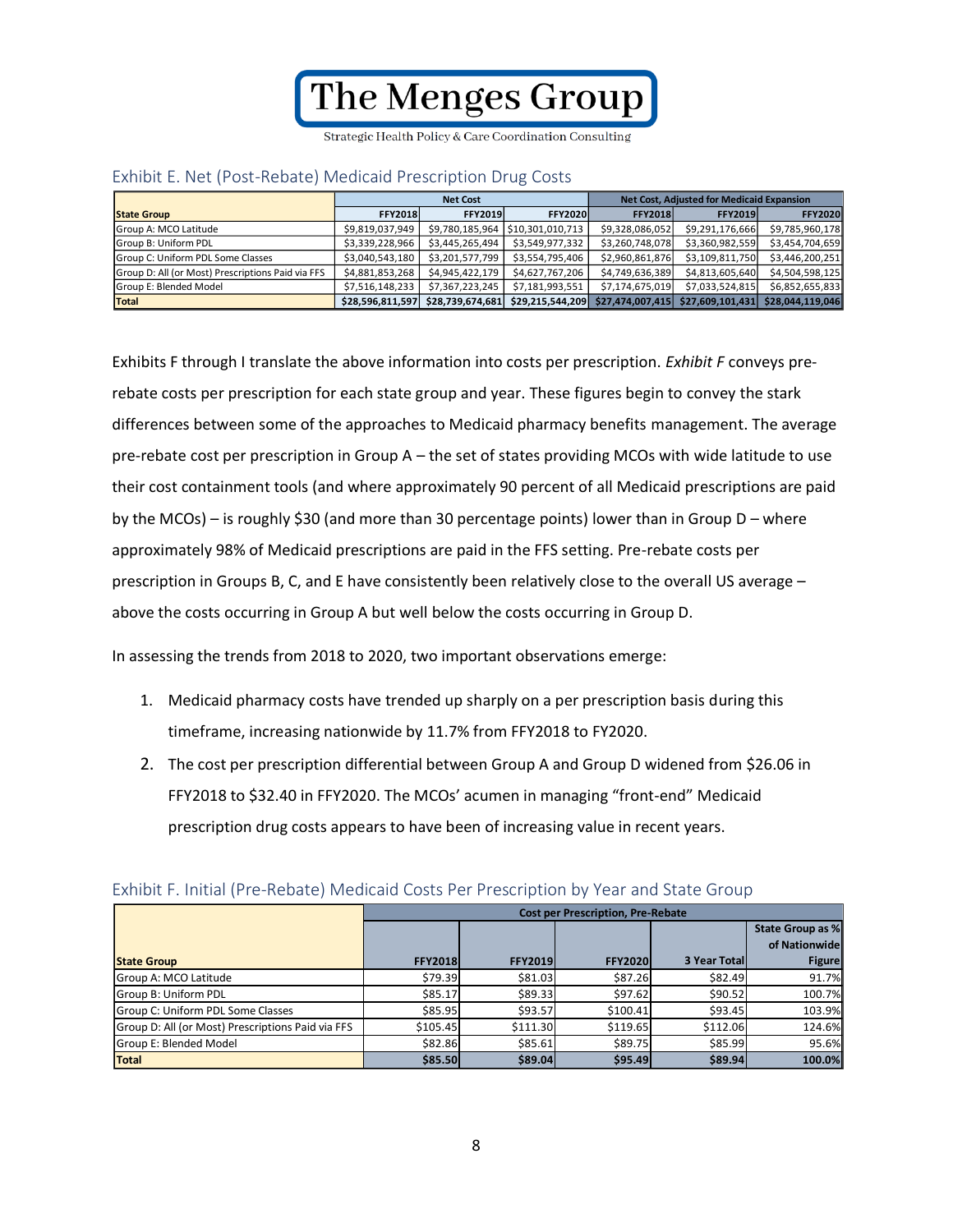

Given that Medicaid rebates represent (and offset) more than half of pre-rebate pharmacy costs, it is critical to consider these rebates when comparing the overall benefits management cost-effectiveness of each state grouping. Medicaid rebates per prescription are presented in *Exhibit G*. These tabulations appear to tell the opposite story of the pre-rebate data in *Exhibit F*. The Group D states, paying predominantly for Medicaid prescriptions in the FFS setting, are securing far larger rebates per prescription than those of all other state groups. Conversely, Group A states, where the lowest prerebate costs occurred, collectively received the smallest Medicaid rebates per prescription throughout the FFY2018-FFY2020 timeframe. As will be shown in subsequent analyses in this report, these lower rebates are due predominantly to the relatively extensive use of generics occurring in the Group A states. Rebates in Groups B, C, and E were relatively close to the national average.

Rebates per Medicaid prescription increased by 15.6% during FFY2020, relative to FFY2018. This sharp increase in rebates ameliorates much of the pre-rebate cost increases we identified in Exhibit F. Nationwide, average pre-rebate costs per prescription increased by \$9.99 from FFY2018 to FFY2020, with rebates per prescription increasing by \$7.38 during this timeframe.

|                                                   |                | <b>Rebate per Prescription</b> |                 |                     |                  |  |  |  |  |
|---------------------------------------------------|----------------|--------------------------------|-----------------|---------------------|------------------|--|--|--|--|
|                                                   |                |                                |                 |                     | State Group as % |  |  |  |  |
|                                                   |                |                                |                 |                     | of Nationwide    |  |  |  |  |
| <b>State Group</b>                                | <b>FFY2018</b> | <b>FFY2019</b>                 | <b>FFY20201</b> | <b>3 Year Total</b> | <b>Figure</b>    |  |  |  |  |
| Group A: MCO Latitude                             | \$42.87        | \$44.12                        | \$46.99         | \$44.62             | 88.5%            |  |  |  |  |
| Group B: Uniform PDL                              | \$49.08        | \$50.96                        | \$55.85         | \$51.87             | 102.9%           |  |  |  |  |
| Group C: Uniform PDL Some Classes                 | \$49.47        | \$54.54                        | \$60.16         | \$54.83             | 108.8%           |  |  |  |  |
| Group D: All (or Most) Prescriptions Paid via FFS | \$60.16        | \$64.66                        | \$75.41         | \$66.67             | 132.2%           |  |  |  |  |
| Group E: Blended Model                            | \$44.20        | \$45.94                        | \$50.00         | \$46.65             | 92.5%            |  |  |  |  |
| <b>Total</b>                                      | \$47.22        | \$49.59                        | \$54.49         | \$50.41             | 100.0%           |  |  |  |  |

<span id="page-10-0"></span>Exhibit G. Medicaid Rebates Per Prescription by Year and State Group

We convey the net Medicaid cost per prescription for each state group and fiscal year in *Exhibit H*. Importantly, these figures demonstrate that the MCOs' acumen at optimally managing pre-rebate costs is more valuable than the FFS setting's acumen at securing relatively large rebates per prescription. Net costs per prescription in Group A are the lowest of any state grouping, and net costs in Group D are the highest. Across the three-year timeframe, the net costs in Group A (where Medicaid MCOs have the widest latitude to manage the pharmacy benefit as they deem most appropriate) were \$7.53 – or 19.9% - below those in Group D (the states paying for Medicaid prescriptions in the FFS setting).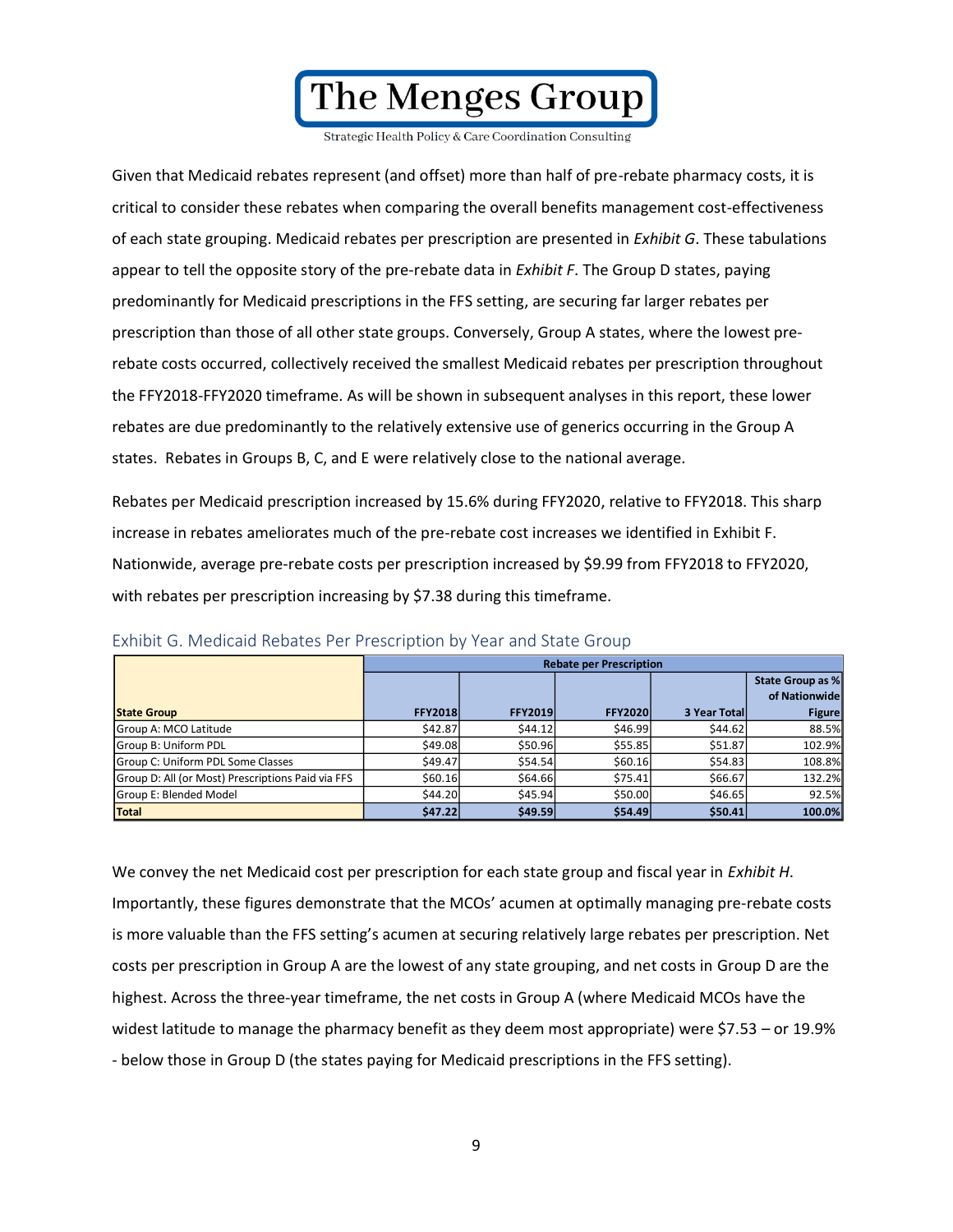Strategic Health Policy & Care Coordination Consulting

|                                                   |                | <b>Net Cost per Prescription</b> |                |                     |               |  |  |  |
|---------------------------------------------------|----------------|----------------------------------|----------------|---------------------|---------------|--|--|--|
|                                                   |                | State Group as %                 |                |                     |               |  |  |  |
|                                                   |                |                                  |                |                     | of Nationwide |  |  |  |
| <b>State Group</b>                                | <b>FFY2018</b> | <b>FFY2019</b>                   | <b>FFY2020</b> | <b>3 Year Total</b> | <b>Figure</b> |  |  |  |
| Group A: MCO Latitude                             | \$36.53        | \$36.91                          | \$40.27        | \$37.87             | 95.8%         |  |  |  |
| Group B: Uniform PDL                              | \$36.09        | \$38.37                          | \$41.77        | \$38.66             | 97.8%         |  |  |  |
| Group C: Uniform PDL Some Classes                 | \$36.48        | \$39.02                          | \$40.25        | \$38.61             | 97.7%         |  |  |  |
| Group D: All (or Most) Prescriptions Paid via FFS | \$45.29        | \$46.64                          | \$44.24        | \$45.40             | 114.9%        |  |  |  |
| Group E: Blended Model                            | \$38.65        | \$39.67                          | \$39.75        | \$39.34             | 99.5%         |  |  |  |
| Total                                             | \$38.28        | \$39.45                          | \$40.89        | \$39.52             | 100.0%        |  |  |  |

### <span id="page-11-0"></span>Exhibit H. Net (Post-Rebate) Medicaid Costs Per Prescription by Year and State Group

The MCO latitude model (Group A) has also outperformed the uniform PDL model (shown in Groups B and C) in terms of favorable net costs per prescription, although by a much lesser margin relative to the FFS setting. Net costs per prescription were 2.1% below Group B and 1.9% below Group C across the three-year timeframe. In all three of these groups (A, B, and C), Medicaid MCOs paid for most of these states' Medicaid prescriptions. A key takeaway from these data findings is that, while affording MCOs latitude to utilize their cost management tools is optimal, it is particularly valuable to put the MCOs at risk for pharmacy costs under any model (rather than carve-out the drug benefit to the FFS setting).

These dynamics became more pronounced when we equalize state populations based on their approaches to adopting Medicaid expansion. These tabulations are conveyed in *Exhibit I*. After adjusting net costs per prescription to account for Medicaid expansion, we find that Group D costs across the three-year timeframe were 22.8% above those in Group A, and Groups B and C had net costs that were 4.8% and 4.3% above Group A's, respectively.

|                                                   |                | Net Cost per Prescription, Adjusted for Medicaid Expansion |                |                      |                  |  |  |  |  |
|---------------------------------------------------|----------------|------------------------------------------------------------|----------------|----------------------|------------------|--|--|--|--|
|                                                   |                |                                                            |                |                      | State Group as % |  |  |  |  |
|                                                   |                |                                                            |                |                      | of Nationwide    |  |  |  |  |
| <b>State Group</b>                                | <b>FFY2018</b> | <b>FFY2019</b>                                             | <b>FFY2020</b> | <b>3 Year Totall</b> | <b>Figure</b>    |  |  |  |  |
| Group A: MCO Latitude                             | \$34.70        | \$35.06                                                    | \$38.26        | \$35.97              | 94.8%            |  |  |  |  |
| Group B: Uniform PDL                              | \$35.24        | \$37.43                                                    | \$40.65        | \$37.69              | 99.3%            |  |  |  |  |
| Group C: Uniform PDL Some Classes                 | \$35.52        | \$37.90                                                    | \$39.02        | \$37.51              | 98.8%            |  |  |  |  |
| Group D: All (or Most) Prescriptions Paid via FFS | \$44.06        | \$45.40                                                    | \$43.07        | \$44.18              | 116.4%           |  |  |  |  |
| Group E: Blended Model                            | \$36.90        | \$37.88                                                    | \$37.92        | \$37.55              | 98.9%            |  |  |  |  |
| Total                                             | \$36.78        | \$37.90                                                    | \$39.25        | \$37.96              | 100.0%           |  |  |  |  |

<span id="page-11-1"></span>

| Exhibit I. Net Medicaid Costs Per Prescription, Normalized for Medicaid Expansion Impacts |  |
|-------------------------------------------------------------------------------------------|--|
|-------------------------------------------------------------------------------------------|--|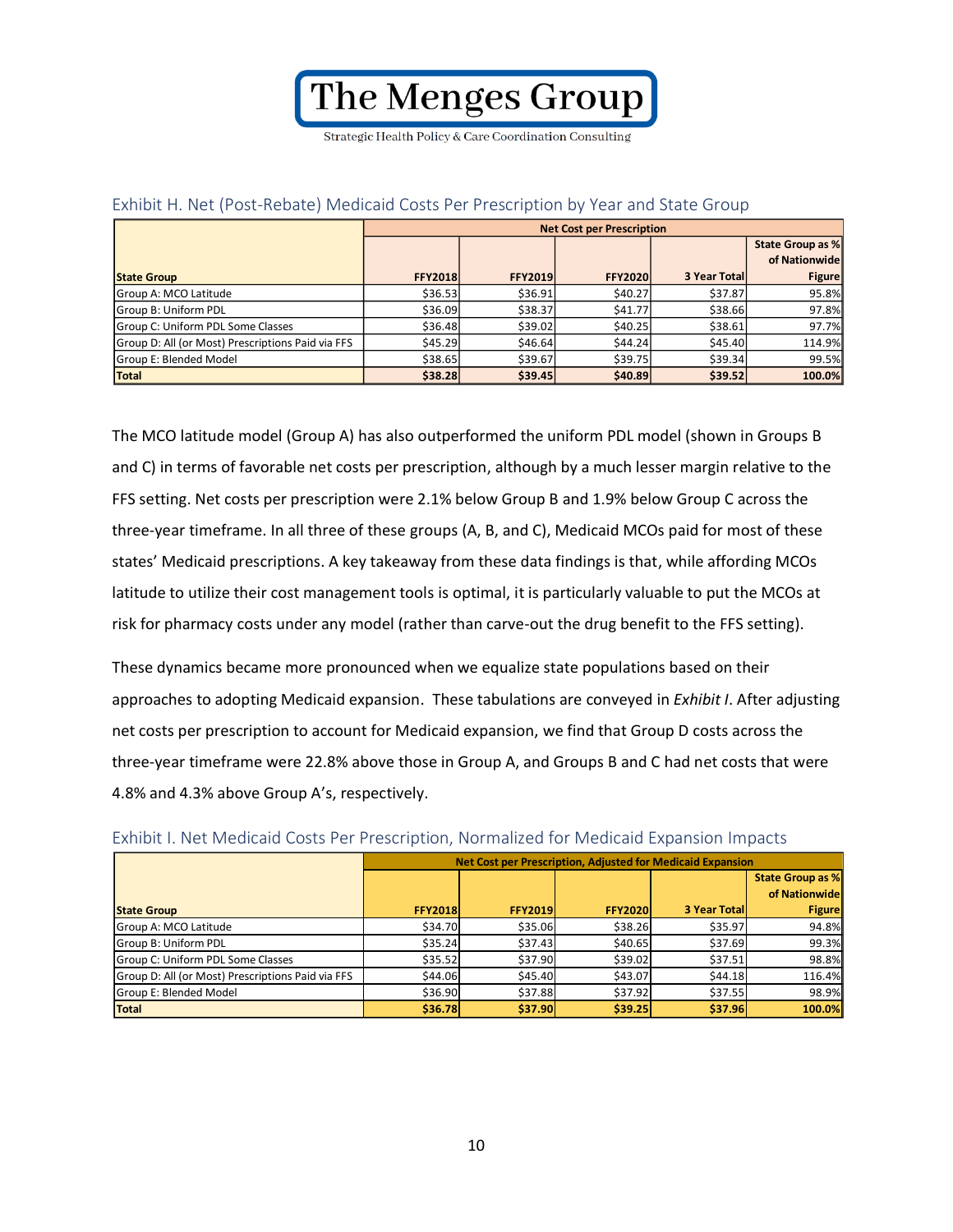Strategic Health Policy & Care Coordination Consulting

### <span id="page-12-0"></span>B. Generic Prescription Drug Use

Generic prescription drug usage rates also serve as a valuable metric to assess the effectiveness of states' Medicaid prescription drug management efforts. Nationwide during FFY2020, the average net costs of Medicaid brand prescriptions were approximately *12 times higher* than the average net cost of generic prescriptions. *Exhibit* J presents the generic percentage of total Medicaid prescriptions in each state group.

|                                                   | <b>Generic % of Prescriptions</b> |                |                |              |
|---------------------------------------------------|-----------------------------------|----------------|----------------|--------------|
| <b>State Group</b>                                | <b>FFY2018</b>                    | <b>FFY2019</b> | <b>FFY2020</b> | 3 Year Total |
| Group A: MCO Latitude                             | 88.4%                             | 89.2%          | 90.5%          | 89.3%        |
| Group B: Uniform PDL                              | 86.6%                             | 87.6%          | 87.9%          | 87.4%        |
| Group C: Uniform PDL Some Classes                 | 87.1%                             | 86.5%          | 86.6%          | 86.7%        |
| Group D: All (or Most) Prescriptions Paid via FFS | 83.2%                             | 82.9%          | 83.9%          | 83.3%        |
| Group E: Blended Model                            | 87.4%                             | 88.4%          | 89.5%          | 88.4%        |
| <b>Total</b>                                      | 87.0%                             | 87.6%          | 88.5%          | 87.7%        |

### <span id="page-12-1"></span>Exhibit J. Generic Percentage of Medicaid Prescriptions

The generic usage tabulations by state group follow the same pattern as the net cost information presented previously. Across states where MCOs are predominantly responsible for the drug benefit and have extensive latitude to manage the mix of drugs (Group A), generics now represent more than 90% of all Medicaid prescriptions. Where MCOs are not paying for Medicaid prescriptions (Group D), generics have represented approximately 83% of all prescriptions in recent years.

The average six percentage point generic prescribing differential between Groups A and D may appear modest over the past three years. However, it creates large-scale dollar savings in the MCO setting relative to FFS. MCOs' steerage of volume towards generics is a driving factor behind Group A's prerebate costs per prescription being \$29.57 below Group D across the three-year period assessed. The large rebates that the FFS setting (Group D) has secured on brand drugs capture back much of this deficit, but the net costs are still considerably lower in Group A.

Similar dynamics exist between Group A and Groups B and C (where a uniform PDL is used), although generic prescribing under a uniform PDL approach has been "only" two to three percentage points below that of Group A. Due to the vast differences in costs between brand and generic drugs, these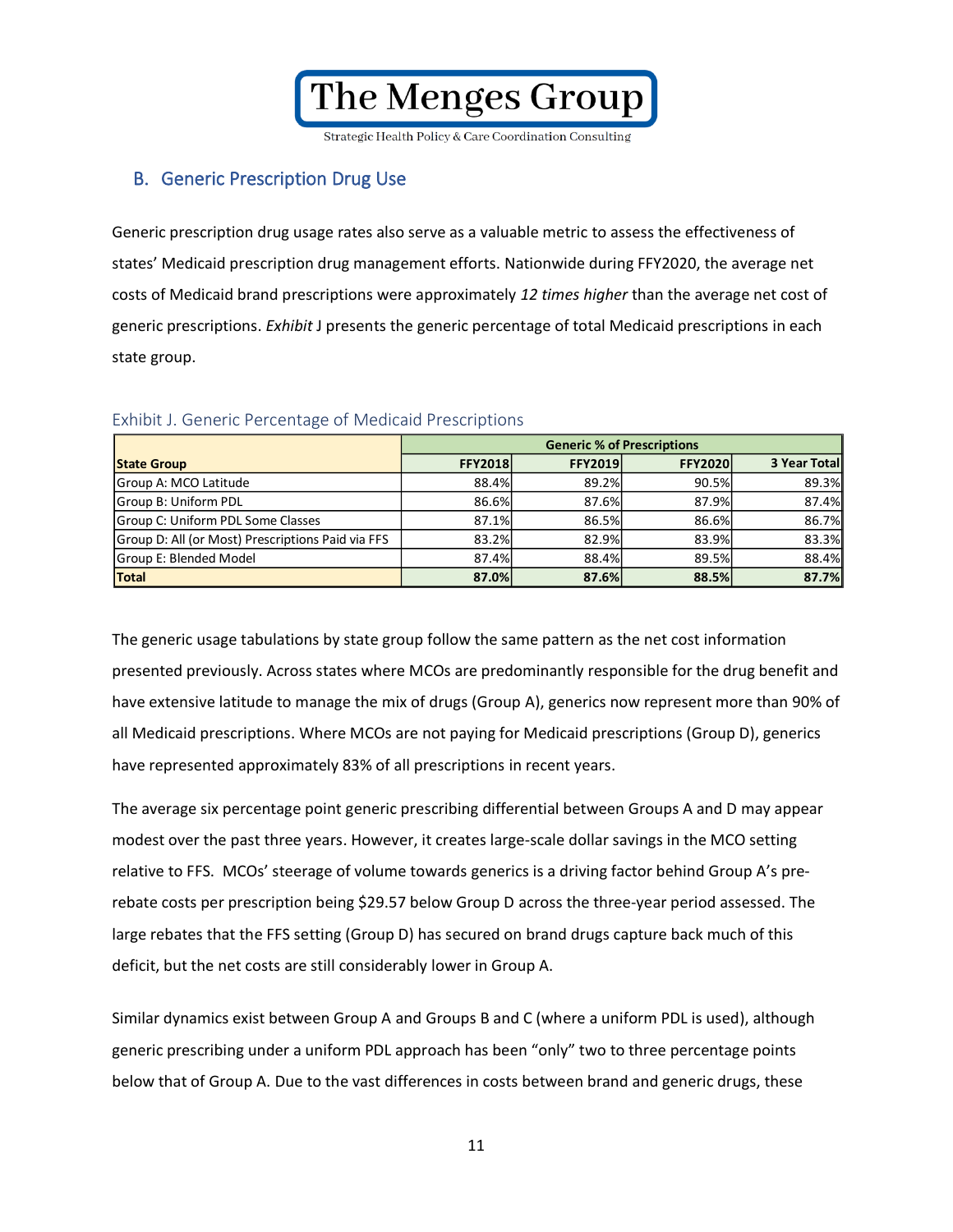The Menges Group Strategic Health Policy & Care Coordination Consulting

minor percentage point differences are key contributors to the MCO latitude model outperforming the uniform PDL model in terms of net costs.

### <span id="page-13-0"></span>C. State-Specific Medicaid Prescription Drug Data

The state level tabulations that have been "rolled up" into the five broad groups of states in this report are presented in Appendices A and B. Each of these tables also conveys which of the five groups the state has been assigned to. These exhibits are as follows:

- Appendix A: FFY2020 Medicaid prescription volume, including MCO percentage of prescription volume paid by MCOs and generic percentage of prescriptions
- Appendix B: FFY2020 costs per prescription pre-rebate, rebates, and net costs

## <span id="page-13-1"></span>V. Policy Implications of Our Key Findings

There are two central approaches to managing Medicaid pharmacy costs. The Medicaid MCOs and their PBMs work most aggressively to steer prescription volume to the least expensive drugs in terms of their pre-rebate costs, as depicted in Group A. In the FFS setting, depicted in Group D, the states focus more intensively on steering product to brand medications where they can negotiate the largest manufacturer rebates. The uniform PDL approaches in Groups B and C represent somewhat of a hybrid, where the health plans are at full risk for the cost of the medications, but where states are negotiating rebate "deals" with brand drug manufacturers and steering volume towards those drugs.

The tabulations in *Exhibit F* through *Exhibit J* present the outcomes of these alternative Medicaid pharmacy benefits management approaches. **The findings compellingly demonstrate that the MCO latitude model yields the most cost-effective pharmacy benefits management outcomes.** The most important comparisons are between Group A (where MCOs pay for 90% of Medicaid prescriptions and have wide latitude exists) and Group D (where prescriptions are paid for in the FFS setting). We summarize these stark differences using FFY2018 to FFY2020 averages in *Exhibit K*.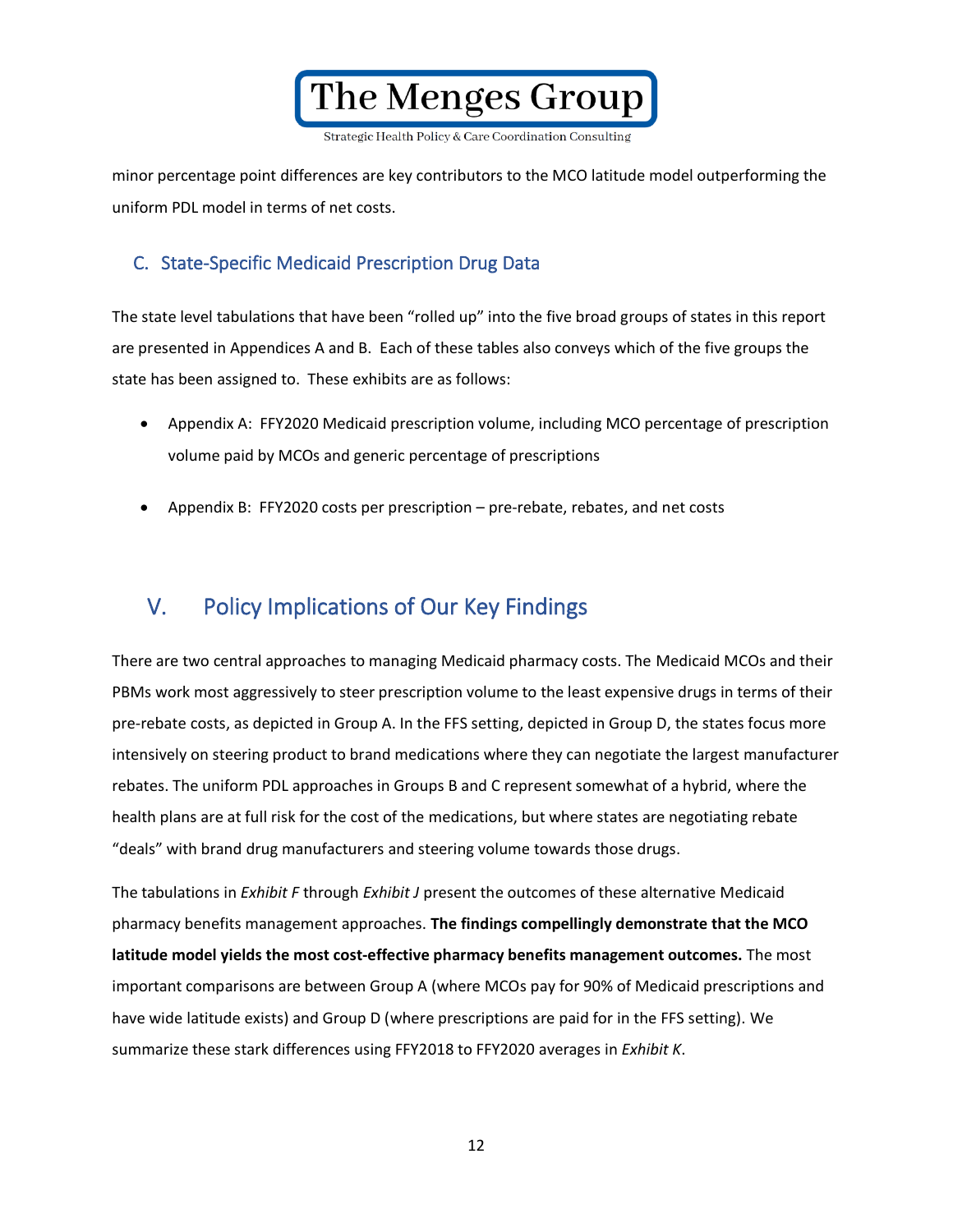Strategic Health Policy & Care Coordination Consulting

More modest differences were apparent in comparing the MCO Latitude states (Group A) with the Uniform PDL states (Groups B and C). **However, these comparisons, which use a rather massive amount of data across a three-year timeframe, also consistently demonstrate that a policy of providing MCO latitude to manage the mix of drugs is more cost-effective than implementing a statewide uniform PDL approach.** It is also important to note that, while the net cost advantage in the Group A states was less than \$2 per prescription relative to the uniform PDL model, this differential translates to substantial savings when applied to a state's total prescription volume. These savings continue to accrue over time. During FFY2020, Medicaid prescription volume averaged approximately 14 million per state; thus, **each dollar of net cost per prescription savings will yield \$14 million in Medicaid savings per year in an "average state."**

| <b>Statistical Measure</b>                                                                | <b>MCO Latitude</b><br>Approach<br>(Group A<br>States) | <b>Uniform</b><br><b>PDL</b><br>Approach<br>(Group B<br>States) | <b>Uniform PDL</b><br>Approach,<br><b>Some Drug</b><br><b>Classes</b><br>(Group C<br>States) | <b>FFS</b><br><b>Management</b><br><b>Group D</b><br><b>States</b> | <b>FFS Setting's %</b><br><b>Above MCO</b><br><b>Latitude Setting</b><br>(Group D vs.<br>Group A) |
|-------------------------------------------------------------------------------------------|--------------------------------------------------------|-----------------------------------------------------------------|----------------------------------------------------------------------------------------------|--------------------------------------------------------------------|---------------------------------------------------------------------------------------------------|
| <b>Initial Costs Per</b><br><b>Prescription (pre-</b><br>rebate)                          | \$82.49                                                | \$90.52                                                         | \$93.45                                                                                      | \$112.06                                                           | 35.9%                                                                                             |
| <b>Rebates Per</b><br><b>Prescription</b>                                                 | \$44.62                                                | \$51.87                                                         | \$54.83                                                                                      | \$66.67                                                            | 49.4%                                                                                             |
| <b>Net Costs Per</b><br><b>Prescription</b>                                               | \$37.87                                                | \$38.66                                                         | \$38.61                                                                                      | \$45.40                                                            | 19.9%                                                                                             |
| <b>Net Costs Per</b><br>Prescription,<br><b>Adjusted for</b><br><b>Medicaid Expansion</b> | \$35.97                                                | \$37.69                                                         | \$37.51                                                                                      | \$44.18                                                            | 22.8%                                                                                             |
| <b>Generics as % of All</b><br><b>Medicaid</b><br><b>Prescriptions</b>                    | 89.3%                                                  | 87.4%                                                           | 86.7%                                                                                        | 83.3%                                                              | $-6.7%$                                                                                           |

<span id="page-14-0"></span>Exhibit K. Medicaid Pharmacy Benefits Management Outcomes Across FFY2018 – FFY2020

**The over-arching policy finding of this report is that it behooves states to take advantage of Medicaid MCOs' prescription drug cost management acumen, rather than utilize the FFS setting or implement uniform PDL requirements.**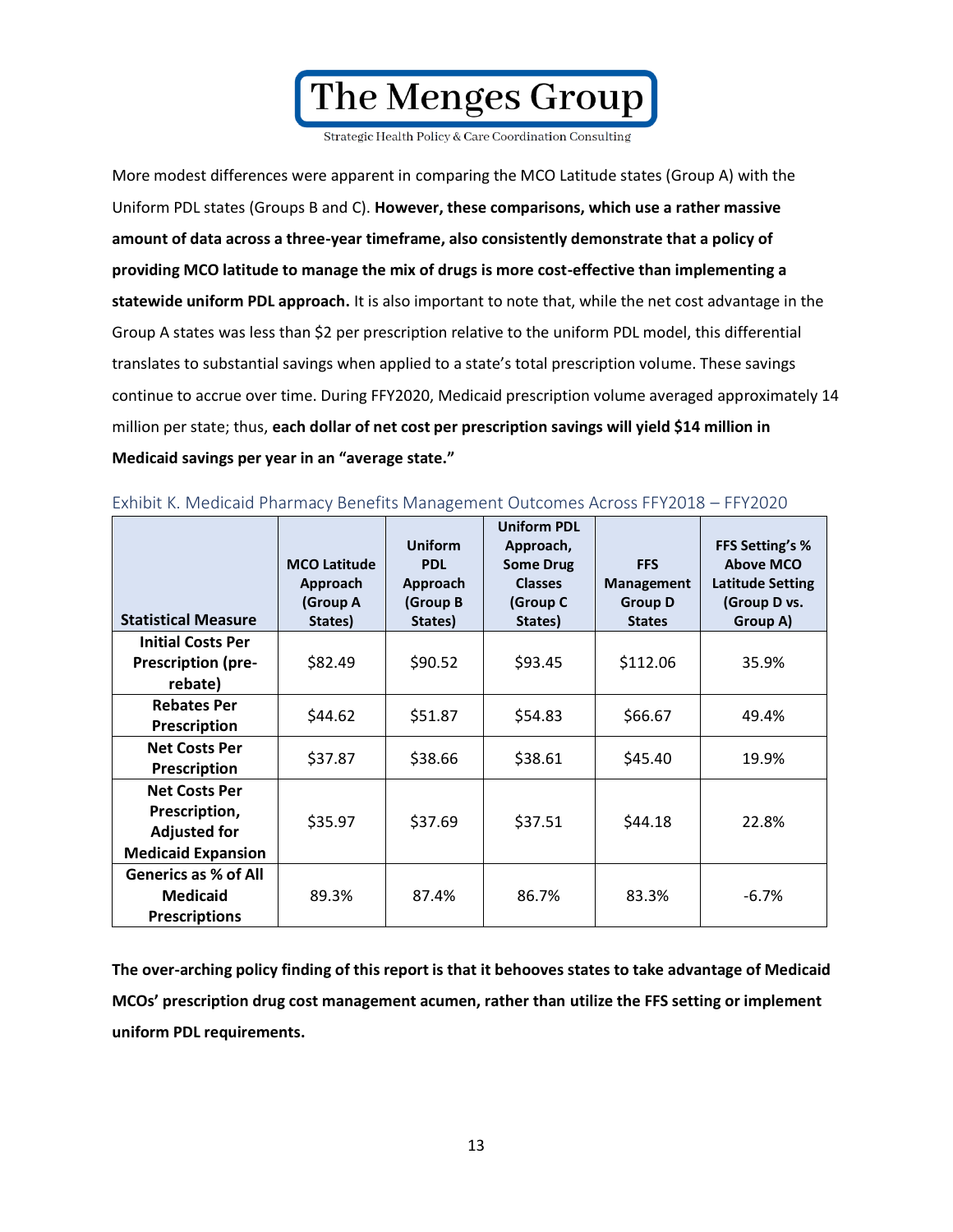

## **APPENDIX A:**

### **STATE MEDICAID PHARMACY POLICY, PRESCRIPTION VOLUME, MCO SHARE OF**

### **PRESCRIPTIONS, AND GENERIC SHARE OF PRESCRIPTIONS, FFY2020**

| <b>State</b>                                                                                                                                                                                                                                                                                              | <b>Medicaid Managed Care Pharmacy Policy</b>             | <b>Year Current Medicaid</b><br><b>Pharmacy Policy Was</b><br>Implemented | <b>Total Medicaid</b><br>Perscriptions,<br><b>FFY 2020</b> | Percentage of<br>Prescriptions<br>Paid by MCOs,<br><b>FFY 2020</b> | Generic% of<br><b>Medicaid</b><br>Prescriptions,<br><b>FFY 2020</b> |  |
|-----------------------------------------------------------------------------------------------------------------------------------------------------------------------------------------------------------------------------------------------------------------------------------------------------------|----------------------------------------------------------|---------------------------------------------------------------------------|------------------------------------------------------------|--------------------------------------------------------------------|---------------------------------------------------------------------|--|
| Alabama                                                                                                                                                                                                                                                                                                   | Group D: No MCO/Full or Major Pharmacy Carve-Out Program | 1965                                                                      | 7,086,445                                                  | 0.0%                                                               | 84.5%                                                               |  |
| Alaska                                                                                                                                                                                                                                                                                                    | Group D: No MCO/Full or Major Pharmacy Carve-Out Program | 1965                                                                      | 1,418,185                                                  | 0.0%                                                               | 86.5%                                                               |  |
| Arizona                                                                                                                                                                                                                                                                                                   | Group C: Uniform PDL Some Classes                        | 2018*                                                                     | 15,911,725                                                 | 99.3%                                                              | 88.0%                                                               |  |
| Arkansas                                                                                                                                                                                                                                                                                                  | Group B: Uniform PDL                                     | 2018*                                                                     | 5,239,844                                                  | 17.2%                                                              | 86.2%                                                               |  |
| California                                                                                                                                                                                                                                                                                                | Group E: Blended Model                                   | 1972                                                                      | 91,482,724                                                 | 74.5%                                                              | 89.8%                                                               |  |
| Colorado                                                                                                                                                                                                                                                                                                  | Group D: No MCO/Full or Major Pharmacy Carve-Out Program | 2015*                                                                     | 7,520,792                                                  | 6.1%                                                               | 85.0%                                                               |  |
| Connecticut                                                                                                                                                                                                                                                                                               | Group D: No MCO/Full or Major Pharmacy Carve-Out Program | 2012                                                                      | 9,234,722                                                  | 0.0%                                                               | 80.7%                                                               |  |
| Delaware                                                                                                                                                                                                                                                                                                  | Group B: Uniform PDL                                     | 2015*                                                                     | 2,898,697                                                  | 99.5%                                                              | 86.8%                                                               |  |
| District of Columbia                                                                                                                                                                                                                                                                                      | Group E: Blended Model                                   | 1994                                                                      | 2,121,340                                                  | 58.5%                                                              | 87.3%                                                               |  |
| Florida                                                                                                                                                                                                                                                                                                   | Group C: Uniform PDL Some Classes                        | 2014                                                                      | 26,465,224                                                 | 95.2%                                                              | 85.4%                                                               |  |
| Georgia                                                                                                                                                                                                                                                                                                   | Group E: Blended Model                                   | 2006                                                                      | 15,672,594                                                 | 54.1%                                                              | 90.1%                                                               |  |
| Hawaii                                                                                                                                                                                                                                                                                                    | Group A: MCO Latitude                                    | 1994                                                                      | 2,387,392                                                  | 99.9%                                                              | 91.3%                                                               |  |
| Idaho                                                                                                                                                                                                                                                                                                     | Group D: No MCO/Full or Major Pharmacy Carve-Out Program | 1965                                                                      | 3,122,205                                                  | 0.0%                                                               | 86.3%                                                               |  |
| Illinois                                                                                                                                                                                                                                                                                                  | Group A: MCO Latitude                                    | 2013                                                                      | 25,526,670                                                 | 92.1%                                                              | 91.1%                                                               |  |
| Indiana                                                                                                                                                                                                                                                                                                   | Group A: MCO Latitude                                    | 2013                                                                      | 16,560,137                                                 | 82.9%                                                              | 89.1%                                                               |  |
| lowa                                                                                                                                                                                                                                                                                                      | Group B: Uniform PDL                                     | 2015                                                                      | 5,300,924                                                  | 98.6%                                                              | 85.2%                                                               |  |
| Kansas                                                                                                                                                                                                                                                                                                    | Group B: Uniform PDL                                     | 2018*                                                                     | 3,342,523                                                  | 99.7%                                                              | 89.0%                                                               |  |
| Kentucky                                                                                                                                                                                                                                                                                                  | Group A: MCO Latitude                                    | 1997                                                                      | 23,030,532                                                 | 93.8%                                                              | 93.0%                                                               |  |
| Louisiana                                                                                                                                                                                                                                                                                                 | Group B: Uniform PDL                                     | 2019                                                                      | 19,550,434                                                 | 96.4%                                                              | 90.8%                                                               |  |
| Maine                                                                                                                                                                                                                                                                                                     | Group D: No MCO/Full or Major Pharmacy Carve-Out Program | 1965                                                                      | 2,545,083                                                  | 0.0%                                                               | 74.2%                                                               |  |
| Maryland                                                                                                                                                                                                                                                                                                  | Group E: Blended Model                                   | 1997                                                                      | 13,982,917                                                 | 66.9%                                                              | 88.7%                                                               |  |
| Massachusetts                                                                                                                                                                                                                                                                                             | Group E: Blended Model                                   | 1975                                                                      | 17,275,525                                                 | 49.7%                                                              | 86.1%                                                               |  |
| Michigan                                                                                                                                                                                                                                                                                                  | Group E: Blended Model                                   | 2019                                                                      | 29,906,586                                                 | 70.0%                                                              | 90.5%                                                               |  |
| Minnesota                                                                                                                                                                                                                                                                                                 | Group B: Uniform PDL                                     | 2019                                                                      | 12,889,539                                                 | 83.6%                                                              | 87.9%                                                               |  |
| Mississippi                                                                                                                                                                                                                                                                                               | Group B: Uniform PDL                                     | 2015                                                                      | 5,243,050                                                  | 83.8%                                                              | 90.2%                                                               |  |
| Missouri                                                                                                                                                                                                                                                                                                  | Group D: No MCO/Full or Major Pharmacy Carve-Out Program | 1965                                                                      | 11,298,339                                                 | 0.0%                                                               | 85.4%                                                               |  |
| Montana                                                                                                                                                                                                                                                                                                   | Group D: No MCO/Full or Major Pharmacy Carve-Out Program | 1965                                                                      | 3, 183, 727                                                | 0.0%                                                               | 85.6%                                                               |  |
| Nebraska                                                                                                                                                                                                                                                                                                  | Group C: Uniform PDL Some Classes                        | 2018*                                                                     | 2,773,858                                                  | 100.0%                                                             | 86.7%                                                               |  |
| Nevada                                                                                                                                                                                                                                                                                                    | Group E: Blended Model                                   | 1998                                                                      | 7,317,773                                                  | 72.0%                                                              | 90.3%                                                               |  |
| New Hampshire                                                                                                                                                                                                                                                                                             | Group A: MCO Latitude                                    | 2014                                                                      | 2,262,397                                                  | 99.4%                                                              | 88.9%                                                               |  |
| New Jersey                                                                                                                                                                                                                                                                                                | Group A: MCO Latitude                                    | 1995                                                                      | 19,705,267                                                 | 98.4%                                                              | 92.4%                                                               |  |
| <b>New Mexico</b>                                                                                                                                                                                                                                                                                         | Group A: MCO Latitude                                    | 1997                                                                      | 4,832,178                                                  | 94.4%                                                              | 88.0%                                                               |  |
| New York                                                                                                                                                                                                                                                                                                  | Group A: MCO Latitude                                    | 2013                                                                      | 71,539,496                                                 | 85.9%                                                              | 90.0%                                                               |  |
| North Carolina                                                                                                                                                                                                                                                                                            | Group D: No MCO/Full or Major Pharmacy Carve-Out Program | 1965                                                                      | 15,275,795                                                 | 0.0%                                                               | 80.1%                                                               |  |
| North Dakota                                                                                                                                                                                                                                                                                              | Group D: No MCO/Full or Major Pharmacy Carve-Out Program | 1965                                                                      | 1,030,526                                                  | 16.0%                                                              | 86.1%                                                               |  |
| Ohio                                                                                                                                                                                                                                                                                                      | Group A: MCO Latitude                                    | 1975                                                                      | 43,485,947                                                 | 91.8%                                                              | 89.1%                                                               |  |
| Oklahoma                                                                                                                                                                                                                                                                                                  | Group D: No MCO/Full or Major Pharmacy Carve-Out Program | 1965                                                                      | 5,324,447                                                  | 0.0%                                                               | 86.9%                                                               |  |
| Oregon                                                                                                                                                                                                                                                                                                    | Group A: MCO Latitude                                    | 1994                                                                      | 10,044,367                                                 | 78.2%                                                              | 91.5%                                                               |  |
| Pennsylvania                                                                                                                                                                                                                                                                                              | Group A: MCO Latitude                                    | 1972                                                                      | 33,069,907                                                 | 97.8%                                                              | 90.6%                                                               |  |
| Rhode Island                                                                                                                                                                                                                                                                                              | Group A: MCO Latitude                                    | 1994                                                                      | 3,364,221                                                  | 96.2%                                                              | 92.9%                                                               |  |
| South Carolina                                                                                                                                                                                                                                                                                            | Group C: Uniform PDL Some Classes                        | 2006                                                                      | 6,938,707                                                  | 85.3%                                                              | 89.6%                                                               |  |
| South Dakota                                                                                                                                                                                                                                                                                              | Group D: No MCO/Full or Major Pharmacy Carve-Out Program | 1965                                                                      | 867,654                                                    | 0.0%                                                               | 86.3%                                                               |  |
| Tennessee                                                                                                                                                                                                                                                                                                 | Group D: No MCO/Full or Major Pharmacy Carve-Out Program | 1965**                                                                    | 13,923,138                                                 | 10.4%                                                              | 87.8%                                                               |  |
| Texas                                                                                                                                                                                                                                                                                                     | Group B: Uniform PDL                                     | 2012                                                                      | 30,528,855                                                 | 97.3%                                                              | 86.3%                                                               |  |
| Utah                                                                                                                                                                                                                                                                                                      | Group E: Blended Model                                   | 1982                                                                      | 2,940,492                                                  | 55.6%                                                              | 86.9%                                                               |  |
| Vermont                                                                                                                                                                                                                                                                                                   | Group D: No MCO/Full or Major Pharmacy Carve-Out Program | 1965                                                                      | 1,529,740                                                  | 0.8%                                                               | 76.7%                                                               |  |
| Virginia                                                                                                                                                                                                                                                                                                  | Group C: Uniform PDL Some Classes                        | 2018                                                                      | 21,209,683                                                 | 98.2%                                                              | 84.0%                                                               |  |
| Washington                                                                                                                                                                                                                                                                                                | Group C: Uniform PDL Some Classes                        | 2018                                                                      | 15,023,298                                                 | 92.5%                                                              | 89.5%                                                               |  |
| West Virginia                                                                                                                                                                                                                                                                                             | Group D: No MCO/Full or Major Pharmacy Carve-Out Program | 2018                                                                      | 9,222,813                                                  | 2.3%                                                               | 84.8%                                                               |  |
| Wisconsin                                                                                                                                                                                                                                                                                                 | Group D: No MCO/Full or Major Pharmacy Carve-Out Program | 2011*                                                                     | 11,607,321                                                 | 0.1%                                                               | 83.1%                                                               |  |
| Wyoming                                                                                                                                                                                                                                                                                                   | Group D: No MCO/Full or Major Pharmacy Carve-Out Program | 1965                                                                      | 404,709                                                    | 0.0%                                                               | 85.8%                                                               |  |
| <b>USA</b>                                                                                                                                                                                                                                                                                                |                                                          |                                                                           | 714,420,467                                                | 72.6%                                                              | 88.5%                                                               |  |
| Single asterisk indicates that policy approach has been in place since at least the year shown (although implementation year could have been earlier). Double asterisk for Tennessee<br>indicates that state moved to a single PBM model effective 1/1/2020 (although carve-out model is still in place). |                                                          |                                                                           |                                                            |                                                                    |                                                                     |  |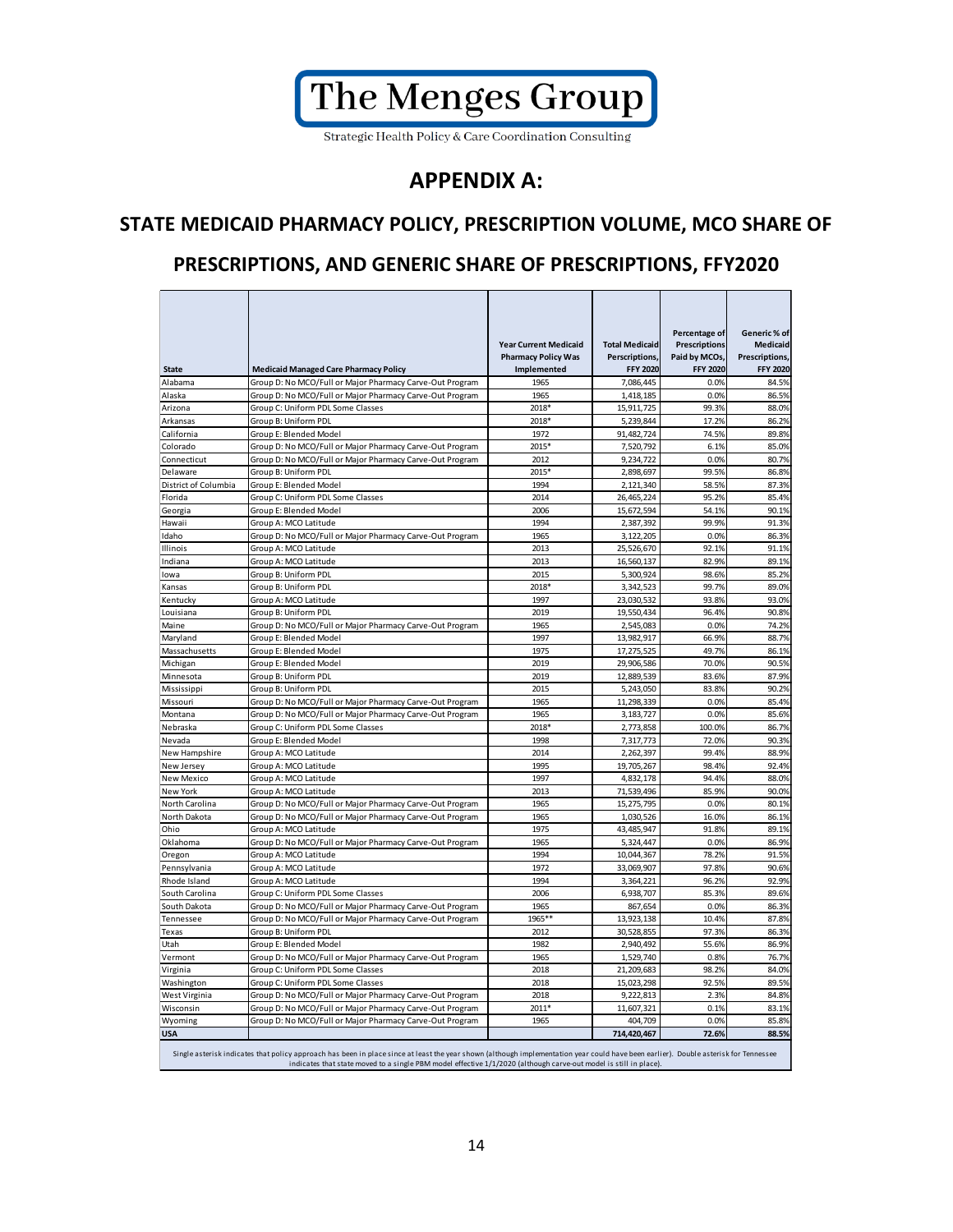

## **APPENDIX B:**

## FFY2020 MEDICAID PER PRESCRIPTION COSTS BY STATE -- PRE-REBATE, REBATES, AND NET (POST-REBATE)

|                      |                                                          | <b>Initial (Pre-</b> |                    | Net (Post-           |
|----------------------|----------------------------------------------------------|----------------------|--------------------|----------------------|
|                      |                                                          | <b>Rebate) Costs</b> | <b>Rebates per</b> | <b>Rebate) Costs</b> |
|                      |                                                          | per Prescription,    | Prescription,      | per Prescription,    |
| <b>State</b>         | <b>Medicaid Managed Care Pharmacy Policy</b>             | <b>FFY 2020</b>      | <b>FFY 2020</b>    | <b>FFY 2020</b>      |
| Alabama              | Group D: No MCO/Full or Major Pharmacy Carve-Out Program | \$120.11             | \$72.57            | \$47.54              |
| Alaska               | Group D: No MCO/Full or Major Pharmacy Carve-Out Program | \$126.16             | \$74.22            | \$51.94              |
| Arizona              | Group C: Uniform PDL Some Classes                        | \$97.26              | \$60.41            | \$36.84              |
| Arkansas             | Group B: Uniform PDL                                     | \$81.64              | \$45.32            | \$36.32              |
| California           | Group E: Blended Model                                   | \$91.22              | \$50.92            | \$40.30              |
| Colorado             | Group D: No MCO/Full or Major Pharmacy Carve-Out Program | \$147.29             | \$99.13            | \$48.16              |
| Connecticut          | Group D: No MCO/Full or Major Pharmacy Carve-Out Program | \$154.71             | \$103.20           | \$51.51              |
| Delaware             | Group B: Uniform PDL                                     | \$88.64              | \$46.54            | \$42.10              |
| District of Columbia | Group E: Blended Model                                   | \$103.23             | \$56.78            | \$46.45              |
| Florida              | Group C: Uniform PDL Some Classes                        | \$116.94             | \$75.73            | \$41.21              |
| Georgia              | Group E: Blended Model                                   | \$81.10              | \$43.12            | \$37.98              |
| Hawaii               | Group A: MCO Latitude                                    | \$91.07              | \$47.93            | \$43.14              |
| Idaho                | Group D: No MCO/Full or Major Pharmacy Carve-Out Program | \$105.73             | \$51.78            | \$53.95              |
| Illinois             | Group A: MCO Latitude                                    | \$94.35              | \$49.53            | \$44.81              |
| Indiana              | Group A: MCO Latitude                                    | \$117.42             | \$63.38            | \$54.05              |
| lowa                 | Group B: Uniform PDL                                     | \$78.00              | \$42.90            | \$35.10              |
| Kansas               | Group B: Uniform PDL                                     | \$101.43             | \$59.67            | \$41.76              |
| Kentucky             | Group A: MCO Latitude                                    | \$62.38              | \$30.64            | \$31.73              |
| Louisiana            | Group B: Uniform PDL                                     | \$94.33              | \$48.81            | \$45.52              |
| Maine                | Group D: No MCO/Full or Major Pharmacy Carve-Out Program | \$143.84             | \$89.13            | \$54.71              |
| Maryland             | Group E: Blended Model                                   | \$94.85              | \$52.16            | \$42.68              |
| Massachusetts        | Group E: Blended Model                                   | \$100.26             | \$49.87            | \$50.40              |
| Michigan             | Group E: Blended Model                                   | \$77.63              | \$48.31            | \$29.32              |
| Minnesota            | Group B: Uniform PDL                                     | \$89.16              | \$49.04            | \$40.12              |
| Mississippi          | Group B: Uniform PDL                                     | \$96.21              | \$50.51            | \$45.70              |
| Missouri             | Group D: No MCO/Full or Major Pharmacy Carve-Out Program | \$111.90             | \$69.78            | \$42.12              |
| Montana              | Group D: No MCO/Full or Major Pharmacy Carve-Out Program | \$106.30             | \$65.65            | \$40.65              |
| Nebraska             | Group C: Uniform PDL Some Classes                        | \$81.72              | \$50.78            | \$30.93              |
| Nevada               | Group E: Blended Model                                   | \$86.71              | \$45.58            | \$41.13              |
| New Hampshire        | Group A: MCO Latitude                                    | \$98.77              | \$51.85            | \$46.92              |
| New Jersey           | Group A: MCO Latitude                                    | \$73.13              | \$41.75            | \$31.39              |
| New Mexico           | Group A: MCO Latitude                                    | \$85.94              | \$53.05            | \$32.89              |
| New York             | Group A: MCO Latitude                                    | \$87.54              | \$48.81            | \$38.73              |
| North Carolina       | Group D: No MCO/Full or Major Pharmacy Carve-Out Program | \$136.12             | \$85.42            | \$50.71              |
| North Dakota         | Group D: No MCO/Full or Major Pharmacy Carve-Out Program | \$85.82              | \$54.49            | \$31.34              |
|                      |                                                          |                      |                    | \$40.07              |
| Ohio                 | Group A: MCO Latitude                                    | \$82.16              | \$42.10            |                      |
| Oklahoma             | Group D: No MCO/Full or Major Pharmacy Carve-Out Program | \$110.01             | \$67.75            | \$42.26              |
| Oregon               | Group A: MCO Latitude                                    | \$77.66              | \$40.77            | \$36.89              |
| Pennsylvania         | Group A: MCO Latitude                                    | \$101.29             | \$55.08            | \$46.21              |
| Rhode Island         | Group A: MCO Latitude                                    | \$80.15              | \$40.60            | \$39.55              |
| South Carolina       | Group C: Uniform PDL Some Classes                        | \$90.48              | \$48.35            | \$42.13              |
| South Dakota         | Group D: No MCO/Full or Major Pharmacy Carve-Out Program | \$135.96             | \$81.57            | \$54.38              |
| Tennessee            | Group D: No MCO/Full or Major Pharmacy Carve-Out Program | \$92.40              | \$59.01            | \$33.38              |
| Texas                | Group B: Uniform PDL                                     | \$110.13             | \$68.68            | \$41.45              |
| Utah                 | Group E: Blended Model                                   | \$125.15             | \$71.96            | \$53.19              |
| Vermont              | Group D: No MCO/Full or Major Pharmacy Carve-Out Program | \$115.64             | \$69.39            | \$46.26              |
| Virginia             | Group C: Uniform PDL Some Classes                        | \$95.77              | \$55.07            | \$40.70              |
| Washington           | Group C: Uniform PDL Some Classes                        | \$89.21              | \$46.83            | \$42.37              |
| West Virginia        | Group D: No MCO/Full or Major Pharmacy Carve-Out Program | \$84.21              | \$50.53            | \$33.68              |
| Wisconsin            | Group D: No MCO/Full or Major Pharmacy Carve-Out Program | \$128.90             | \$83.75            | \$45.15              |
| Wyoming              | Group D: No MCO/Full or Major Pharmacy Carve-Out Program | \$103.79             | \$62.27            | \$41.52              |
| <b>USA</b>           |                                                          | \$95.49              | \$54.59            | \$40.89              |